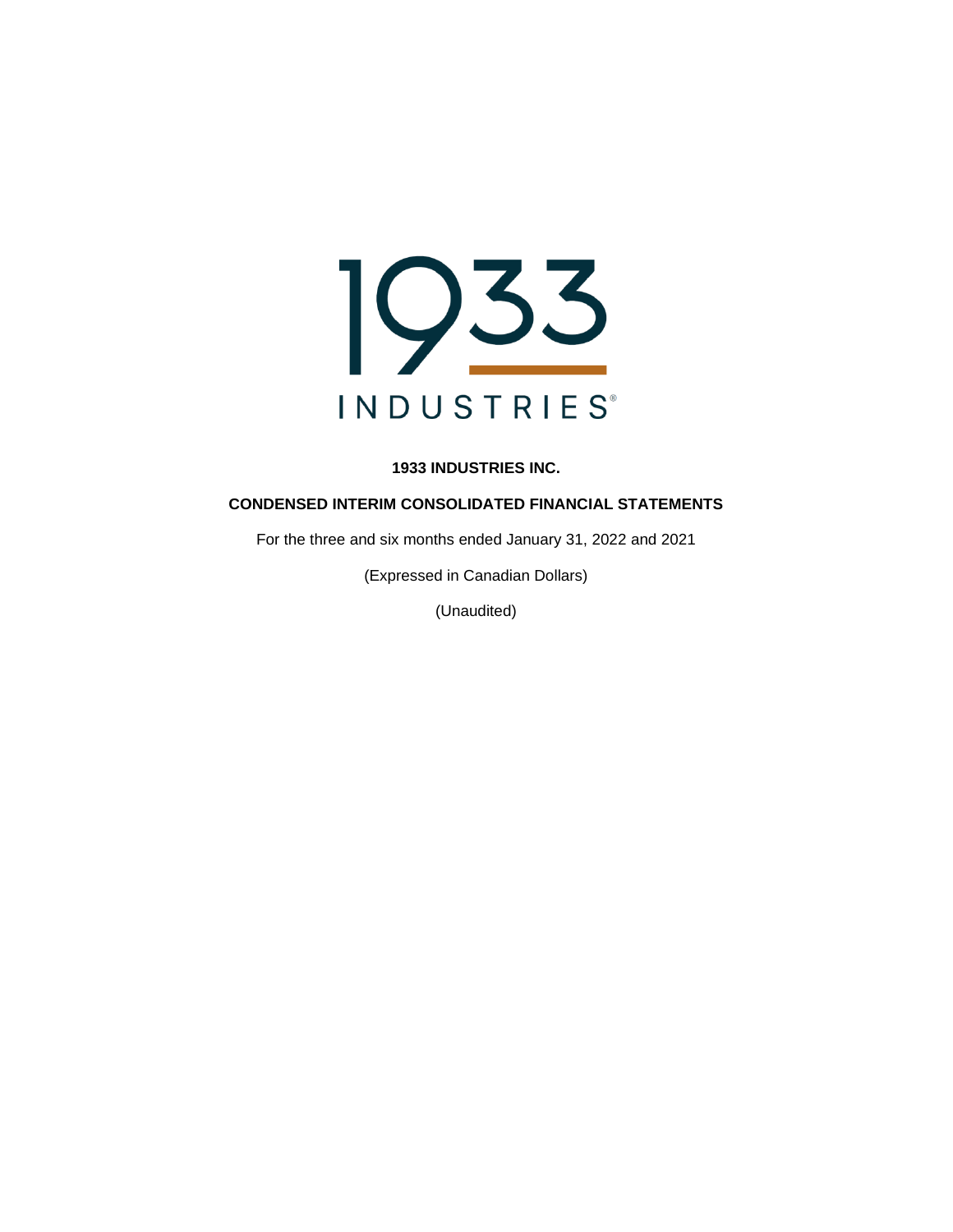#### **Notice of Disclosure of Non-Auditor Review of the Condensed Interim Consolidated Financial Statements for the Three and Six Months Ended January 31, 2022 and 2021.**

Pursuant to subsection 4.3(3)(a) of National Instrument 51-102 - Continuous Disclosure Obligations, issued by the Canadian Securities Administrators, if an auditor has not performed a review of the interim financial statements, they must be accompanied by a notice indicating that the financial statements have not been reviewed by an auditor.

The accompanying unaudited condensed interim consolidated financial statements of 1933 Industries Inc. (the "Company" or "1933 Industries") for the interim period ended January 31, 2022 and 2021, have been prepared in accordance with the International Accounting Standard 34 - *Interim Financial Reporting* as issued by the International Accounting Standards Board, and are the responsibility of the Company's management.

The Company's independent auditors, MNP LLP, have not performed a review of these condensed interim consolidated financial statements.

March 30, 2022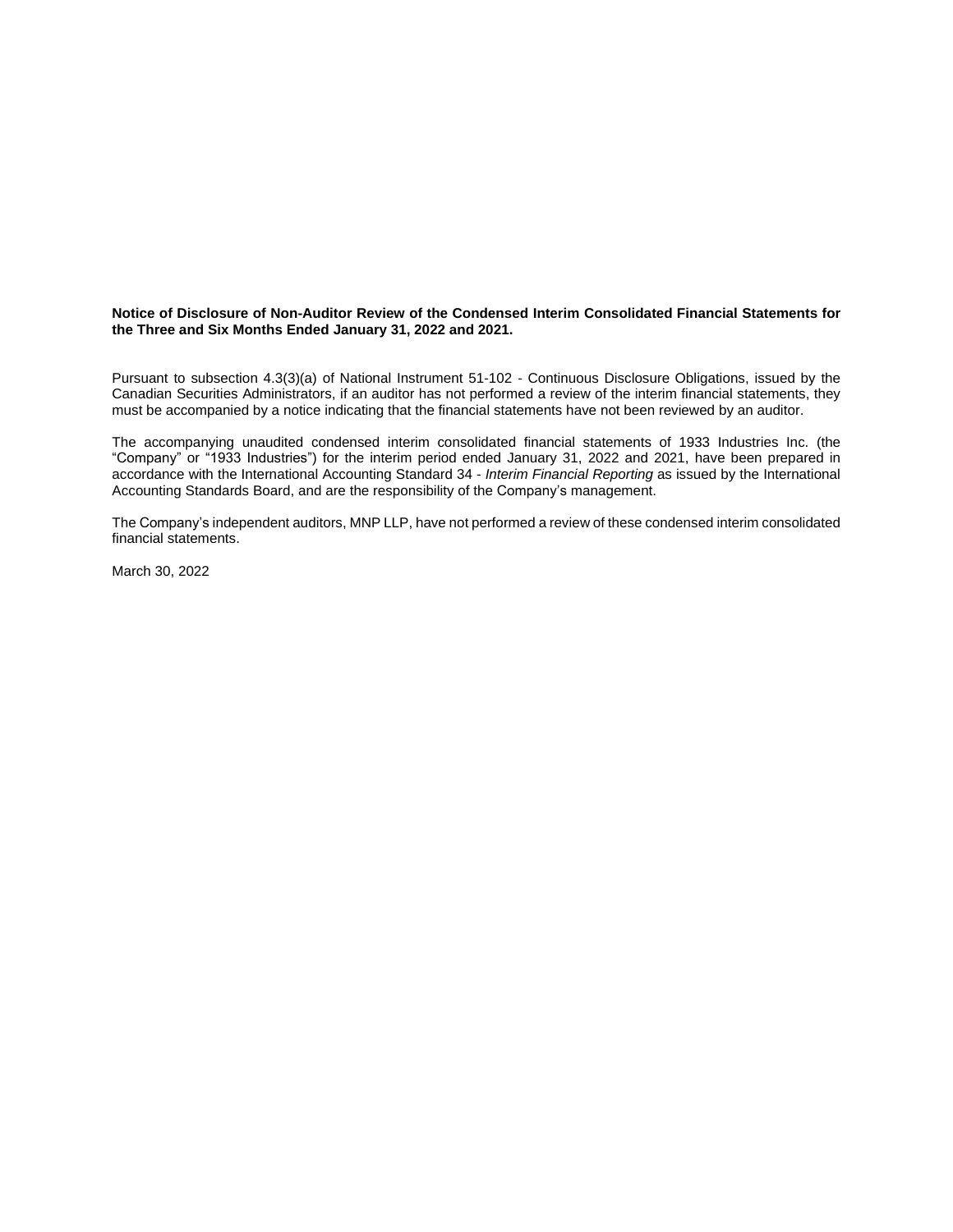CONDENSED INTERIM CONSOLIDATED STATEMENTS OF FINANCIAL POSITION (Expressed in Canadian dollars) - Unaudited

Note **January 31,** July 31, July 31, July 31, **2022** 2021 **\$** \$ **ASSETS Current**  Cash **803,187** 4,405,849 Receivables 4 **1,593,818** 934,109 Inventory 5 **5,921,642** 4,199,850 Biological assets 6 **824,900** 865,953 Loan receivable 7 **350,029** - Prepaid expenses and deposits 8 **930,686** 743,455 **10,424,262** 11,149,216 Property and equipment 9 **18,366,492** 18,677,577 Goodwill 10 **15,847,232** 15,527,023 **Total assets 44,637,986** 45,353,816 **LIABILITIES Current**  Accounts payable and accrued liabilities **2,633,007** 1,381,208 Income tax payable **498,982** 488,899 Current portion of lease liability 11 **469,619** 459,553 Warrant liability 12 **10,146** 380,146 Current portion of convertible debentures 13 4,391,178 **8,002,932** 2,709,806 Lease liability 11 **13,108,424** 13,176,655 Convertible debentures 13 **-** 4,234,819 **Total liabilities 21,111,356** 20,121,280 **Shareholders' equity** Share capital 14 **81,855,012** 81,817,159 Reserves 14(d) **10,170,419** 10,145,449 Accumulated other comprehensive loss **(1,293,266)** (1,320,710) Deficit **(66,435,993)** (64,649,281) **Equity attributable to shareholders of the Company 24,296,172** 25,992,617 Non-controlling interest 15 **(769,542)** (760,081) **Total shareholders' equity 23,526,630** 25,232,536 **Total liabilities and shareholders' equity <b>44,637,986** 45,353,816

Events after the reporting period (note 23)

Approved on behalf of the Board of Directors and authorized for issuance on March 30, 2022:

"Signed" "Signed" Brian Farrell, Director **Paul Rosen, Director** Paul Rosen, Director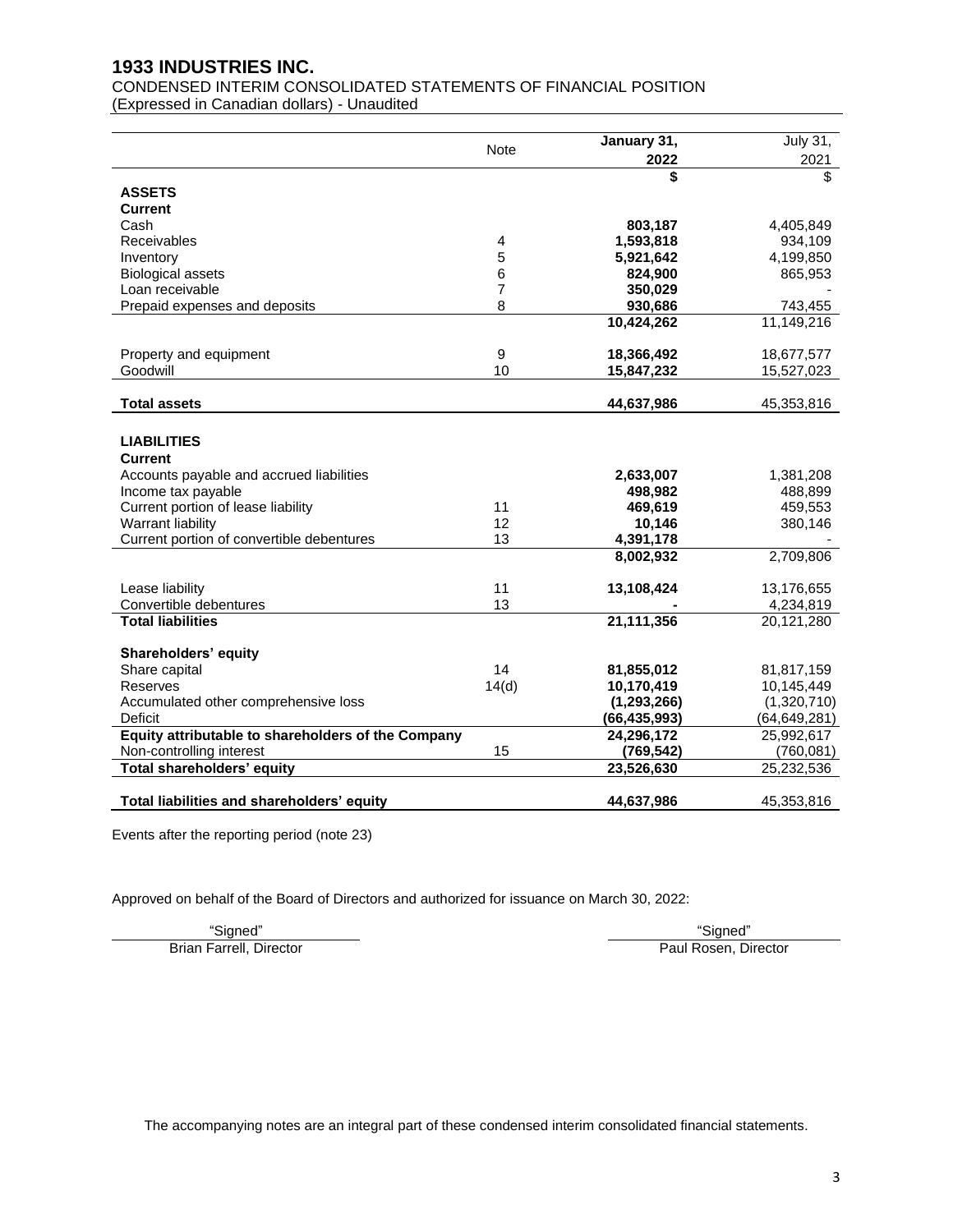CONDENSED INTERIM CONSOLIDATED STATEMENTS OF LOSS For the three and six months ended January 31, 2022 and 2021 (Expressed in Canadian dollars, except share numbers) - Unaudited

|                                                  |       |             | Three months ended | Six months ended |                        |  |
|--------------------------------------------------|-------|-------------|--------------------|------------------|------------------------|--|
|                                                  | Note  | 2022        | 2021               | 2022             | 2021                   |  |
|                                                  |       | S           | \$                 | \$               | \$                     |  |
| Revenues                                         |       | 3,208,082   | 3,406,826          | 5,674,146        | 6,094,342              |  |
|                                                  |       |             |                    |                  |                        |  |
| Cost of sales                                    | 5     | 2,086,774   | 1,844,687          | 3,911,137        | 3,690,498              |  |
| Gross margin, excluding fair value               |       |             |                    |                  |                        |  |
| adjustments                                      |       | 1,121,308   | 1,562,139          | 1,763,009        | 2,403,844              |  |
| Fair value adjustment on sale of                 |       |             |                    |                  |                        |  |
| inventory                                        | 6     | (391, 727)  | (138, 862)         | (1, 112, 477)    | (805, 801)             |  |
| Fair value adjustment on biological              |       |             |                    |                  |                        |  |
| assets                                           | 6     | 740,705     | 271,717            | 1,922,856        | 825,651                |  |
| <b>Gross margin</b>                              |       | 1,470,286   | 1,694,994          | 2,573,388        | 2,423,694              |  |
|                                                  |       |             |                    |                  |                        |  |
| <b>Expenses (income)</b>                         |       |             |                    |                  |                        |  |
| General and administration                       | 18,20 | 327,219     | 314,093            | 697,353          | 1,022,995              |  |
| License fees, taxes, and insurance               |       | 1,030,808   | 620,061            | 1,537,044        | 1,139,726              |  |
| Management and consulting fees                   | 18    | 107,677     | 115,142            | 214,677          | 194,647                |  |
| Wages and benefits                               | 18    | 256,218     | 492,251            | 546,164          | 1,058,390              |  |
| Professional fees                                | 18    | 333,000     | 320,018            | 546,761          | 531,060                |  |
| Share-based compensation                         | 14(f) | 7,753       | 360,947            | 25,648           | 614,629                |  |
| Interest expense                                 | 11,13 | 473,733     | 433,375            | 895,093          | 1,140,920              |  |
| Accretion expense                                | 13    |             | 34,630             | 10,434           | 74,752                 |  |
| Depreciation                                     | 9     | 112,876     | 462,467            | 193,336          | 925,893                |  |
| Change in fair value of warrant liability        | 12    | (295, 508)  |                    | (370,000)        |                        |  |
| Foreign exchange loss (gain)                     |       | 51,022      | (48, 830)          | 45,517           | (54, 171)              |  |
|                                                  |       | 2,404,798   | 3,104,154          | 4,342,027        | 6,648,841              |  |
|                                                  |       |             |                    |                  |                        |  |
| Loss from continuing operations                  |       |             |                    |                  |                        |  |
| before income taxes                              |       | (934, 512)  | (1,409,160)        | (1,768,639)      | (4, 225, 147)          |  |
| Current income tax recovery                      |       | 114,698     |                    |                  |                        |  |
| Net loss from continuing operations              |       | (819, 814)  | (1,409,160)        | (1,768,639)      | (4, 225, 147)          |  |
| Net income (loss) from discontinued              |       |             |                    |                  |                        |  |
| operations                                       | 21    |             | 97                 |                  | (2, 493)               |  |
| Net loss for the period                          |       | (819, 814)  | (1,409,063)        | (1,768,639)      | $\sqrt{4}$ , 227, 640) |  |
|                                                  |       |             |                    |                  |                        |  |
| Net income (loss) from continuing                |       |             |                    |                  |                        |  |
| operations attributable to:                      |       |             |                    |                  |                        |  |
| Shareholders of the Company                      |       | (833,913)   | (1,409,160)        | (1,786,712)      | (4,089,824)            |  |
| Non-controlling interest                         |       | 14,099      |                    | 18,073           | (135, 323)             |  |
|                                                  |       |             |                    |                  |                        |  |
| Net income (loss) attributable to:               |       |             |                    |                  |                        |  |
| Shareholders of the Company                      |       | (833, 913)  | (1,409,063)        | (1,786,712)      | (4,092,317)            |  |
| Non-controlling interest                         |       | 14,099      |                    | 18,073           | (135, 323)             |  |
|                                                  |       |             |                    |                  |                        |  |
| Net loss from continuing operations              |       |             |                    |                  |                        |  |
| per share                                        |       |             |                    |                  |                        |  |
| Basic and diluted                                |       |             |                    |                  |                        |  |
|                                                  |       | (0.00)      | (0.00)             | (0.00)           | (0.01)                 |  |
| Net loss from discontinued                       |       |             |                    |                  |                        |  |
|                                                  |       |             |                    |                  |                        |  |
| operations per share                             |       |             |                    |                  |                        |  |
| Basic and diluted                                |       |             | (0.00)             |                  | 0.00                   |  |
|                                                  |       |             |                    |                  |                        |  |
| Net loss per share                               |       |             |                    |                  |                        |  |
| Basic and diluted                                |       | (0.00)      | (0.00)             | (0.00)           | (0.01)                 |  |
|                                                  |       |             |                    |                  |                        |  |
| Weighted average number of shares<br>outstanding |       |             |                    |                  |                        |  |
| Basic and diluted                                |       |             |                    |                  |                        |  |
|                                                  |       | 450,699,319 | 339,996,131        | 450,669,946      | 336,493,777            |  |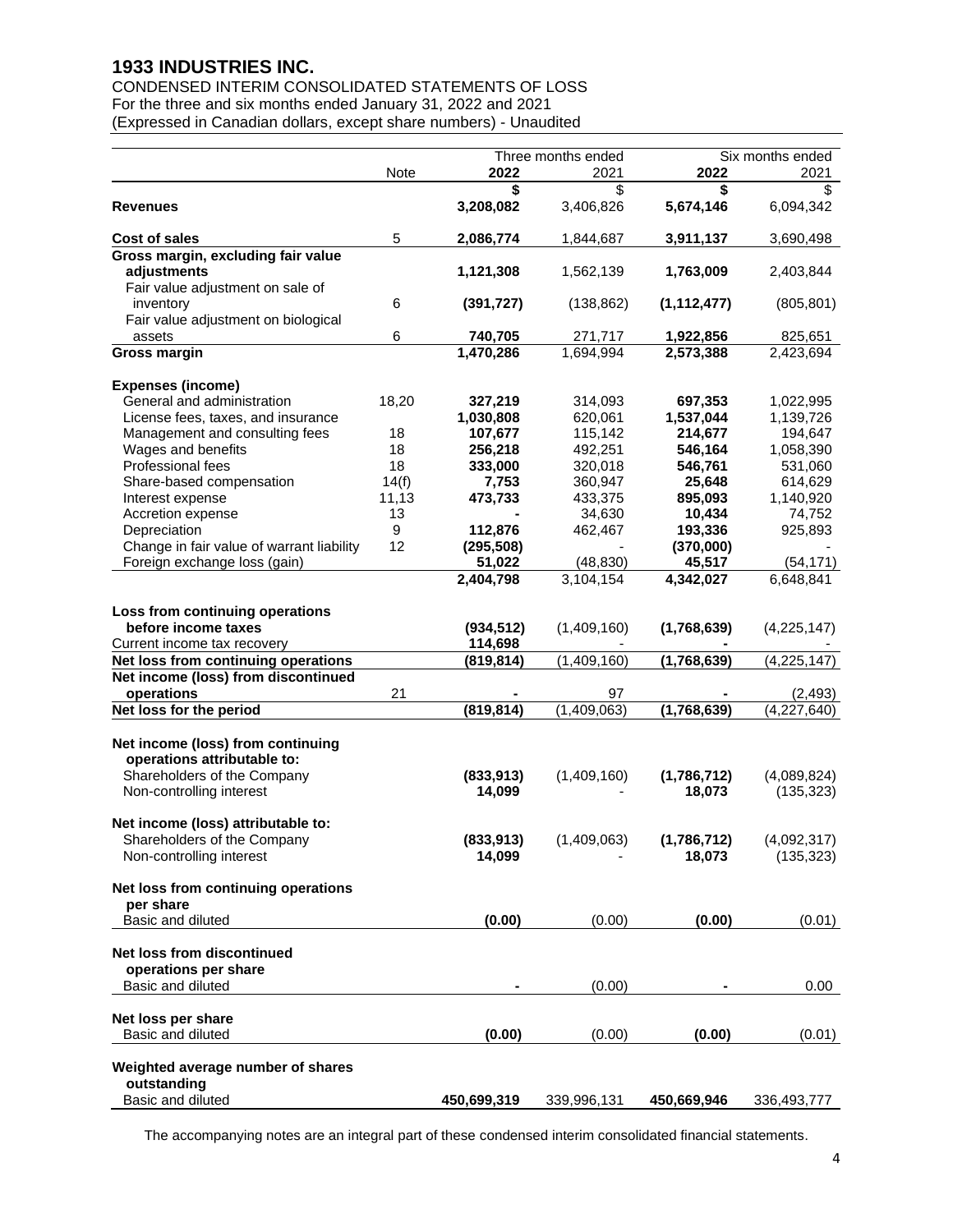CONDENSED INTERIM CONSOLIDATED STATEMENTS OF COMPREHENSIVE LOSS For the three and six months ended January 31, 2022 and 2021

(Expressed in Canadian dollars) - Unaudited

|                                                                                                                                              |            | Three months ended | Six months ended |             |  |
|----------------------------------------------------------------------------------------------------------------------------------------------|------------|--------------------|------------------|-------------|--|
|                                                                                                                                              | 2022       | 2021               | 2022             | 2021        |  |
|                                                                                                                                              |            | \$                 | \$               | \$          |  |
| Net loss for the period                                                                                                                      | (819, 814) | (1,409,063)        | (1,768,639)      | (4,227,640) |  |
| Other comprehensive income (loss)<br>Foreign currency translation<br>adjustment (Item that will be<br>subsequently reclassified to profit or |            |                    |                  |             |  |
| loss)                                                                                                                                        | 171,835    | (1,336,024)        | (90)             | (1,446,570) |  |
| <b>Comprehensive loss for the period</b>                                                                                                     | (647,979)  | (2,745,087)        | (1,768,729)      | (5,674,210) |  |
| <b>Comprehensive income (loss)</b><br>attributable to:                                                                                       |            |                    |                  |             |  |
| Shareholders of the Company<br>Translation adjustment -                                                                                      | (833, 913) | (1,409,063)        | (1,786,712)      | (4,092,317) |  |
| Shareholders of the Company                                                                                                                  | 191,354    | (1,336,025)        | 27,444           | (1,437,454) |  |
| Comprehensive loss attributable to<br>shareholders of the Company                                                                            | (642,559)  | (2,745,088)        | (1,759,268)      | (5,529,771) |  |
| Non-controlling interest                                                                                                                     | 14,099     |                    | 18,073           | (135, 323)  |  |
| Translation adjustment -                                                                                                                     |            |                    |                  |             |  |
| Non-controlling interest                                                                                                                     | (19, 519)  |                    | (27,534)         | (9, 116)    |  |
| Comprehensive loss attributable to                                                                                                           |            |                    |                  |             |  |
| Non-controlling interest                                                                                                                     | (5, 420)   |                    | (9, 461)         | (144,439)   |  |
|                                                                                                                                              | (647,979)  | (2,745,087)        | (1,768,729)      | (5,674,210) |  |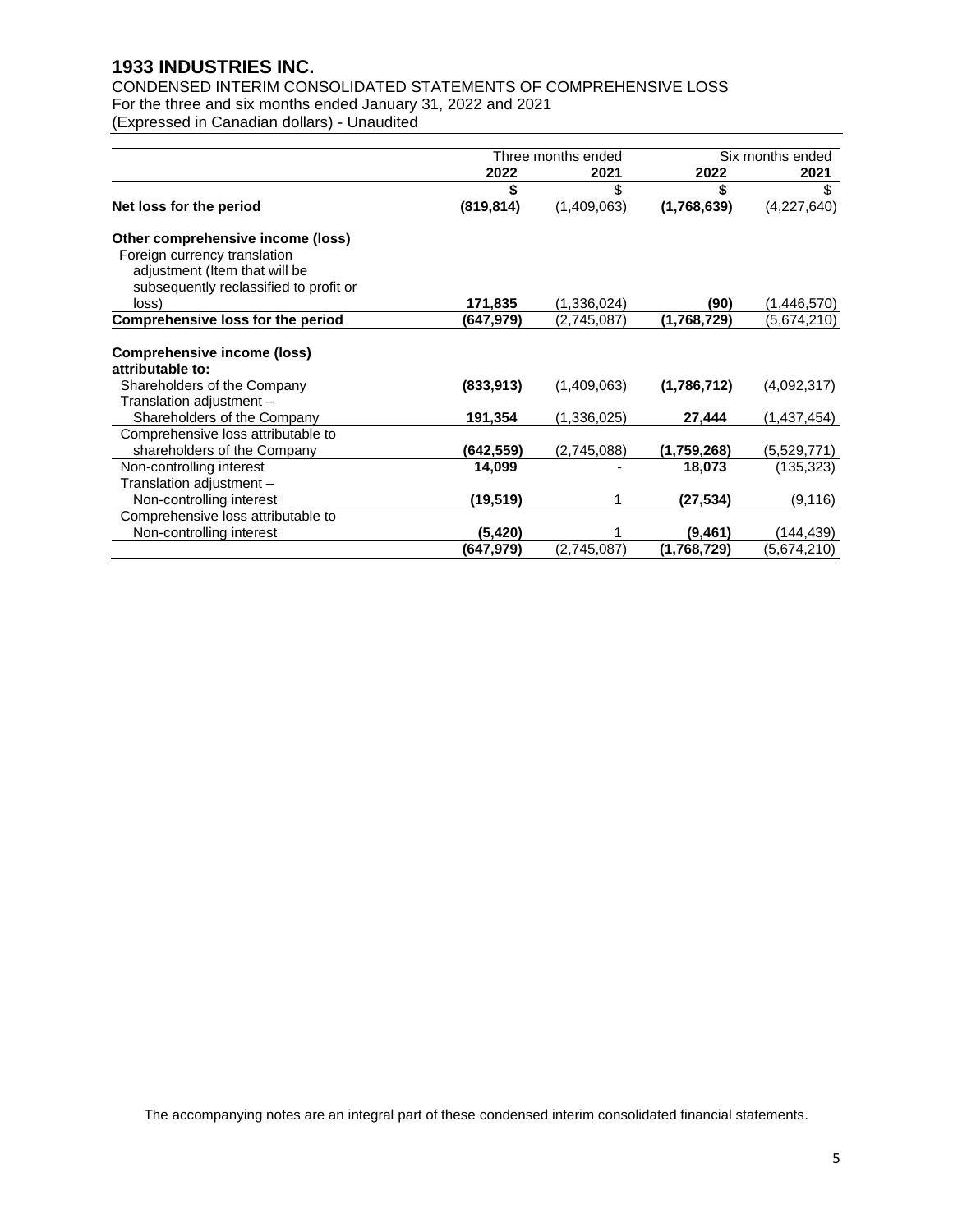# CONDENSED INTERIM CONSOLIDATED STATEMENTS OF CASH FLOWS

For the six months ended January 31, 2022 and 2021

(Expressed in Canadian dollars) - Unaudited

|                                                                  | Note  | 2021        | 2020        |
|------------------------------------------------------------------|-------|-------------|-------------|
|                                                                  |       | \$          | \$          |
| <b>Operating activities</b>                                      |       |             |             |
| Loss from continuing operations                                  |       | (1,768,639) | (4,225,147) |
| Adjustments to non-cash items:                                   |       |             |             |
| Fair value adjustment on sale of inventory                       | 6     | 1,112,477   | 805,801     |
| Fair value adjustment on growth of biological assets             | 6     | (1,922,856) | (825, 651)  |
| Share-based compensation                                         | 14(f) | 25,648      | 614,629     |
| Accretion expense                                                | 13    | 10,434      | 74,752      |
| Depreciation                                                     | 9     | 659,729     | 925,893     |
| Change in fair value of warrant liability                        | 12    | (370,000)   | 443,625     |
| Interest expense on convertible debentures                       | 13    | 183,100     | 697,295     |
| Warrants issued for professional fees                            | 14(e) |             | 22,160      |
| Gain on lease termination                                        | 9     | (11, 976)   |             |
| Unrealized foreign exchange gain                                 |       | (538, 238)  | (407, 378)  |
| Changes in non-cash working capital items                        |       |             |             |
| Receivables                                                      |       | (623, 218)  | (648, 548)  |
| Inventory                                                        |       | (1,632,839) | 285,414     |
| <b>Biological assets</b>                                         |       | 851,432     | 108,938     |
| Prepaid expenses and deposits                                    |       | (171, 868)  | (141, 327)  |
| Accounts payable and accrued liabilities                         |       | 1,207,271   | 664,523     |
| Net cash used in operating activities of continuing operations   |       | (2,989,543) | (1,605,021) |
| Net cash used in operating activities of discontinued operations |       |             | (2, 493)    |
|                                                                  |       |             |             |
| <b>Investing activities</b>                                      |       |             |             |
| Purchase of property and equipment                               | 9     | (14, 786)   | (204, 703)  |
| Advance of loan receivable                                       |       | (350, 029)  |             |
| Net cash used in investing activities of continuing operations   |       | (364, 815)  | (204, 703)  |
| <b>Financing activities</b>                                      |       |             |             |
| Common shares issued for cash - private placement                | 14    |             | 1,706,973   |
| Share issue costs                                                | 14    |             | (202, 067)  |
| Repayment of lease obligation                                    | 11    | (162, 108)  | (660,528)   |
| Net cash (used in) provided by financing activities              |       | (162, 108)  | 844,378     |
|                                                                  |       |             |             |
| Effect of exchange rate changes on cash                          |       | (86, 196)   | (105, 953)  |
| Change in cash                                                   |       | (3,602,662) | (1,073,792) |
| Cash, beginning of period                                        |       | 4,405,849   | 2,761,542   |
| Cash, end of period                                              |       | 803,187     | 1,687,750   |

Supplemental disclosure with respect to cash flows (note 19)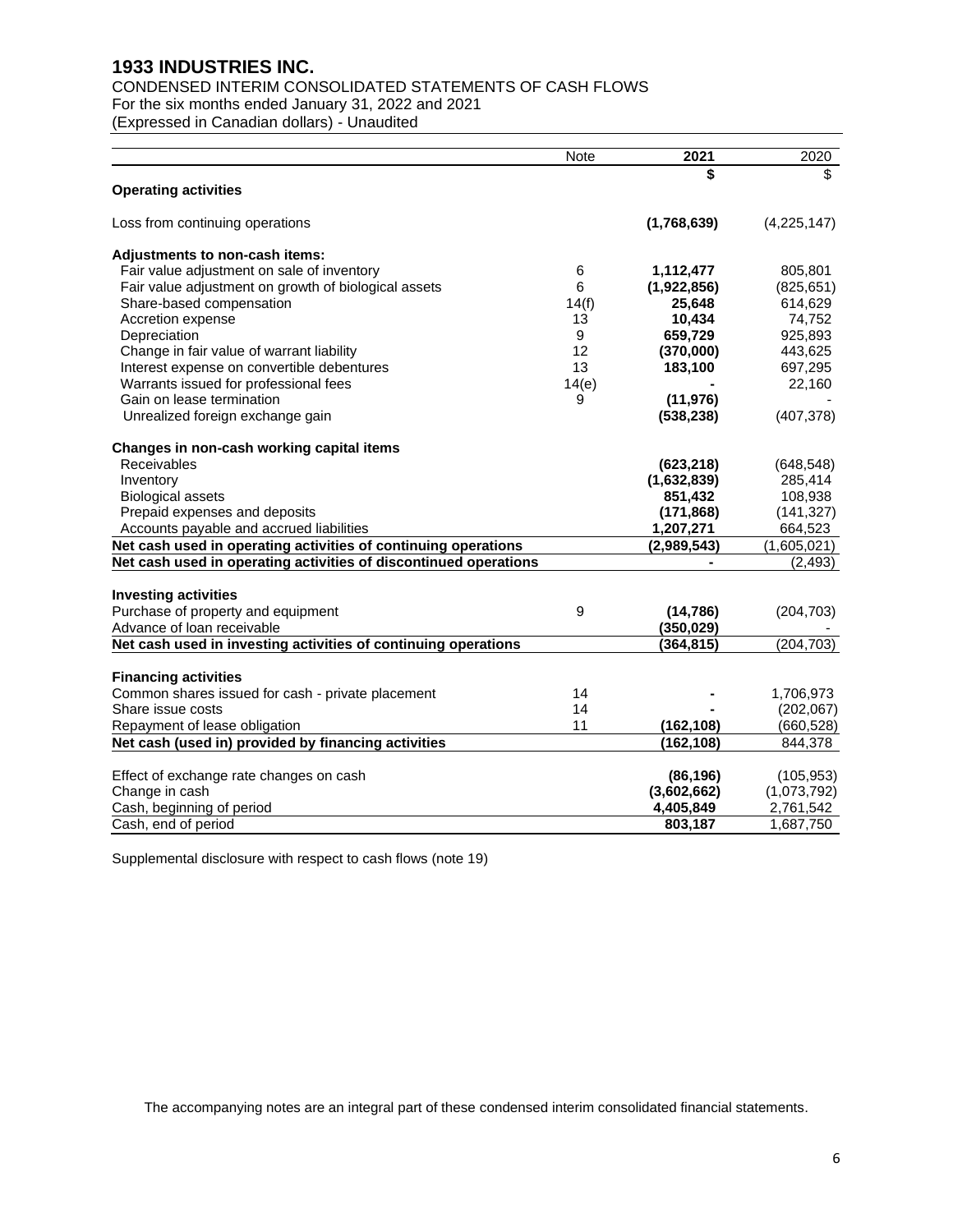# CONDENSED INTERIM CONSOLIDATED STATEMENT OF CHANGES IN EQUITY

(Expressed in Canadian dollars, except share numbers) - Unaudited

|                                                                |             |               |               |                 | <b>Accumulated</b> |                |             |                |
|----------------------------------------------------------------|-------------|---------------|---------------|-----------------|--------------------|----------------|-------------|----------------|
|                                                                |             |               |               |                 | other              |                | Non-        | <b>Total</b>   |
|                                                                |             |               |               |                 | comprehensive      |                | controlling | shareholders'  |
|                                                                | <b>Note</b> | <b>Number</b> | Share capital | <b>Reserves</b> | income (loss)      | <b>Deficit</b> | interest    | equity         |
|                                                                |             |               | \$            | \$              | \$                 | \$             | \$          | $\mathfrak{L}$ |
| Balance, July 31, 2020                                         |             | 305,647,546   | 70,887,770    | 6,653,522       | 817,190            | (57, 996, 162) | (910, 138)  | 19,452,182     |
| Shares issued - conversion of<br>convertible debentures \$0.10 | 13,14       | 30,489,128    | 2,994,041     | (47, 766)       |                    |                |             | 2,946,275      |
| Shares issued - private placement                              | 14          | 24,430,040    | 1,211,988     | 494,985         |                    |                |             | 1,706,973      |
| Share-based compensation                                       | 14,18       |               |               | 614,629         |                    |                |             | 614,629        |
| Share issue costs                                              | 14          |               | (202, 903)    | 836             |                    |                |             | (202, 067)     |
| Purchase of non-controlling interest                           |             |               |               |                 | (1,437,703)        |                | (9, 116)    | (1,446,819)    |
| Non-controlling interest                                       |             |               |               | 182,703         |                    | (1,237,280)    | 1,054,577   |                |
| Translation adjustment                                         |             |               |               |                 |                    |                | (135, 323)  | (135, 323)     |
| Net loss for the period                                        |             |               |               |                 |                    | (4,092,317)    |             | (4,092,317)    |
| Balance, January 31, 2021                                      |             | 360,566,714   | 74,890,896    | 7,898,909       | (620, 513)         | (63, 325, 759) |             | 18,843,533     |
| Shares issued - conversion of<br>convertible debentures \$0.10 | 13,14       | 44,714,010    | 4,580,480     | (96, 717)       |                    |                |             | 4,483,763      |
| Shares issued - Private Placement                              | 14          | 45,045,929    | 2,817,363     | 1,751,810       |                    |                |             | 4,569,173      |
| Share-based compensation                                       | 14          |               |               | 410,445         |                    |                |             | 410,445        |
| Share issue costs                                              | 14          |               | (471, 580)    | 181,002         |                    |                |             | (290, 578)     |
| Purchase of non-controlling interest                           | 15          |               |               |                 |                    |                | (1,054,577) | (1,054,577)    |
| Non-controlling interest                                       |             |               |               |                 |                    |                | 192,109     | 192,109        |
| Translation adjustment                                         |             |               |               |                 | (700, 197)         |                | 102,387     | (597, 810)     |
| Net loss for the period                                        |             |               |               |                 |                    | (1,323,522)    |             | (1,323,522)    |
| Balance, July 31, 2021                                         |             | 450,326,653   | 81,817,159    | 10,145,449      | (1,320,710)        | (64, 649, 281) | (760, 081)  | 25,232,536     |
| Shares issued - conversion of                                  |             |               |               |                 |                    |                |             |                |
| convertible debentures \$0.10                                  | 13,14       | 372,666       | 37,853        | (678)           |                    |                |             | 37,175         |
| Share-based compensation                                       | 14          |               |               | 25,648          |                    |                |             | 25,648         |
| Non-controlling interest                                       |             |               |               |                 |                    |                | 18,073      | 18,073         |
| Translation adjustment                                         |             |               |               |                 | 27,444             |                | (27, 534)   | (90)           |
| Net loss for the period                                        |             |               |               |                 |                    | (1,786,712)    |             | (1,786,712)    |
| Balance, January 31, 2022                                      |             | 450,699,319   | 81,855,012    | 10,170,419      | (1, 293, 266)      | (66, 435, 993) | (769, 542)  | 23,526,630     |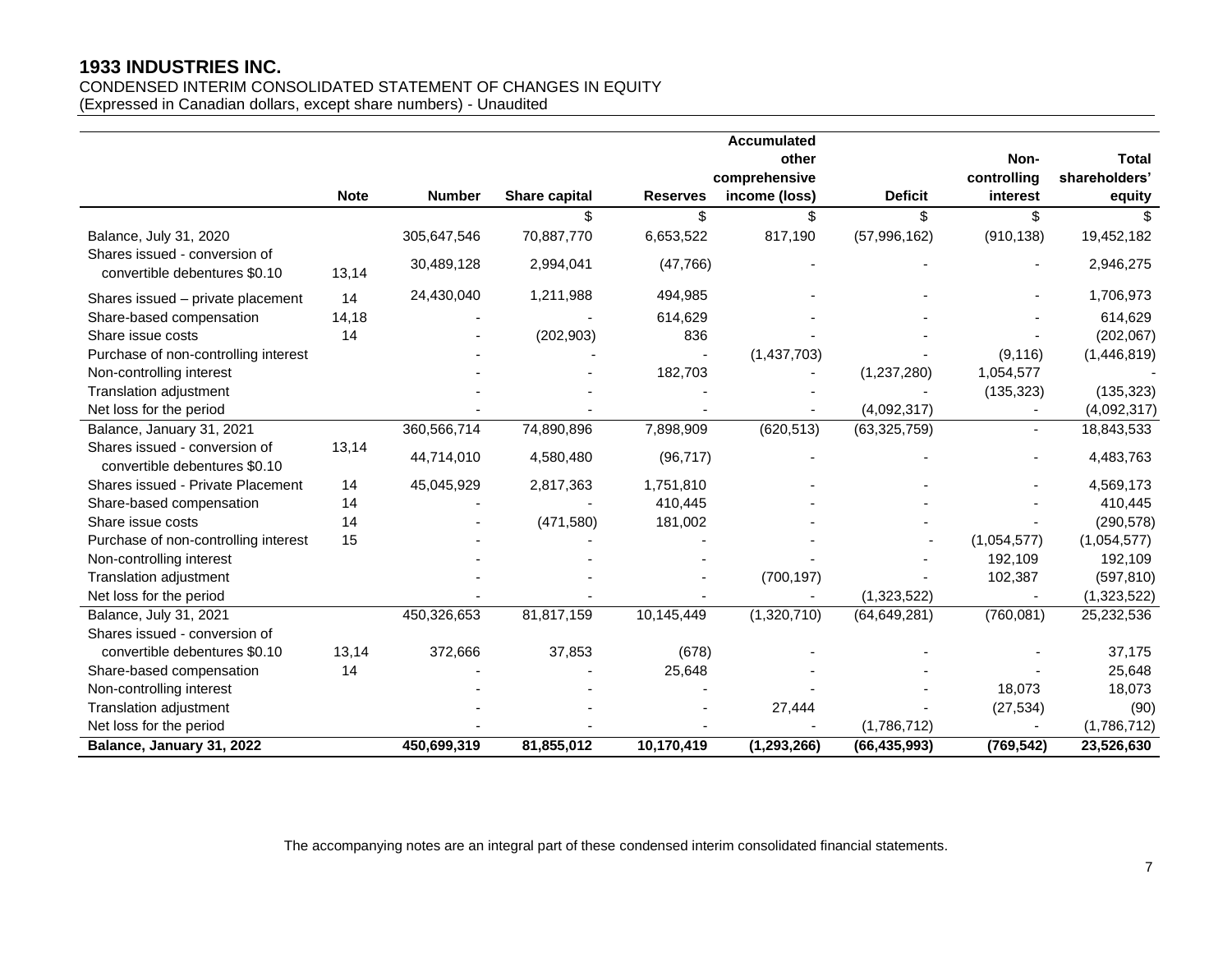#### **1. NATURE OF OPERATIONS**

1933 Industries Inc. (the "Company") was incorporated pursuant to the provisions of the Business Corporations Act of Alberta and later continued into the Province of British Columbia. The Company is a publicly traded corporation with its registered office located at 300 – 1055 West Hastings Street, Vancouver, British Columbia, Canada. The Company's common shares are listed under the symbol "TGIF" on the Canadian Securities Exchange and under the symbol "TGIFF" on the OTCQX.

The Company operates in the medical and recreational cannabis sectors in Nevada, USA. Alternative Medicine Association ("AMA"), a 91% owned subsidiary of the Company is licensed in the State of Nevada as (i) a cultivation facility; and (ii) a production facility for edible, or cannabis-infused products. On November 4, 2021, the Company acquired the remaining 9% interest in AMA Production LLC ("AMA Pro") from the holders to make the Company's share in AMA Pro 100% (note 15). Infused Mfg ("Infused"), a 100% owned subsidiary of the Company, is focused on developing, and manufacturing hemp and cannabidiol ("CBD") infused products and brands for retail sale and use in jurisdictions where permitted. On April 1, 2020, the Company acquired the remaining 9% interest in Infused from the holder to make the Company's share in Infused 100%.

While some states in the United States ("U.S.") have authorized the use and sale of cannabis, it remains illegal under federal law and the approach to enforcement of U.S. federal laws against cannabis is subject to change. Because the Company engages in cannabis related activities in the U.S., it assumes certain risks due to conflicting state and federal laws. The federal law relating to cannabis could be enforced at any time and this would put the Company at risk of being prosecuted and having its assets seized. The Company may be irreparably harmed by a change in enforcement policies of the federal government depending on the nature of such change.

Given the current illegality of cannabis under U.S. federal law, the Company's ability to access both public and private capital may be hindered by the fact that certain financial institutions are regulated by the U.S. federal government and are thus prohibited from providing financing to companies engaged in cannabis related activities. The Company's ability to access public capital markets in the U.S. is directly hindered as a result. The Company may, however, be able to access public and private capital markets in Canada in order to support continuing operations.

#### **COVID-19**

On March 11, 2020, the World Health Organization declared the coronavirus disease ("COVID-19") a global pandemic. During the remainder of March 2020 and through to July 31, 2021, the COVID-19 pandemic has negatively impacted global economic and financial markets. Most industries have been impacted by the COVID-19 pandemic and are facing operating challenges associated with the regulations and guidelines resulting from efforts to contain it.

As a direct result of the COVID-19 pandemic, the Company realized significant decreases in revenues resulting from the decline in tourism to Las Vegas. The global response to the COVID-19 pandemic has resulted in, among other things, border closures, severe travel restrictions, as well as quarantine, self-isolation, and other emergency measures imposed by various governments. Additional government or regulatory actions or inactions around the world including in jurisdictions where the Company operates may also have potentially significant economic and social impacts. If the Company's business operations are disrupted or suspended as a result of these or other measures, it may have a material adverse effect on the Company's business, results of operations and financial performance. Factors that may be impacted, among other things, are the Company's operating plan, supply chain and workforce. The Company continues to monitor the situation closely, including any potential impact on its operations. The extent to which COVID-19 may impact the Company's business and operations will depend on future developments that are highly uncertain and cannot be accurately estimated, at this time, including new information which may emerge concerning the severity of and the actions required to contain COVID-19 or remedy its impact.

#### **Going Concern**

The Company has not yet achieved profitable operations and during the six months ended January 31, 2022, the Company incurred a net loss of \$1,768,639 (2021 - \$4,227,640) and used cash in operating activities of \$2,451,305 (2021 - \$1,197,643). In addition, the Company has accumulated deficit of \$66,435,993 (July 31, 2021 - \$64,649,281). The ability of the Company to ensure continuing operations is dependent on the Company's ability to raise sufficient funds to finance development activities and expand sales to achieve profitable operations. These circumstances may cast significant doubt about the Company's ability to continue as a going concern.

These consolidated interim consolidated financial statements ("interim financial statements") have been prepared using accounting principles applicable to a going concern and do not reflect adjustments, which could be material, to the carrying values of the assets and liabilities. See note 23 for events after the reporting period.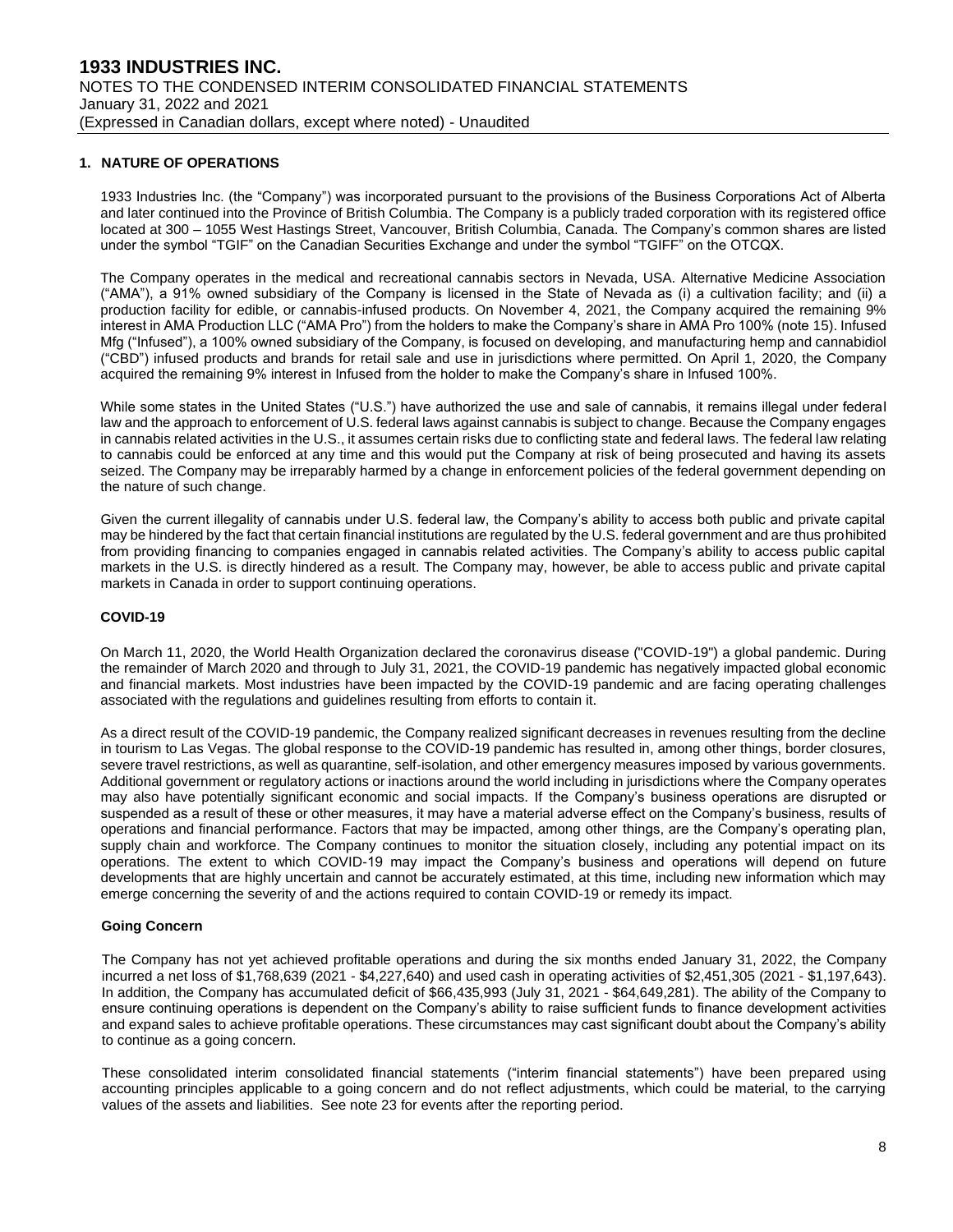#### **2. BASIS OF PRESENTATION**

#### **a) Statement of compliance**

These interim financial statements were approved by the Board of Directors and authorized for issue on March 30, 2022.

These interim financial statements have been prepared in accordance with International Financial Reporting Standards ("IFRS") as issued by the International Accounting Standards Board and interpretations of the International Financial Reporting Interpretations Committee applicable to the preparation of interim financial statements including International Accounting Standard 34 - Interim Financial Reporting using accounting policies consistent with. As such, these interim financial statements do not contain all the disclosures required by IFRS for annual financial statements and should be read in conjunction with the Company's audited annual consolidated financial statements for the years ended July 31, 2021 and 2020 ("annual financial statements").

#### **b) Basis of measurement**

These interim financial statements have been prepared in Canadian dollars on a historical cost basis except for cash and biological assets measured at fair value. Historical cost is generally based upon the fair value of the consideration given in exchange for assets. References to "USD" are to United States dollars.

#### **c) Functional and presentation currency**

These interim financial statements are presented in Canadian dollars. The functional currency of the Company is the Canadian dollar. See "Basis of consolidation" for the functional currency of the Company's subsidiaries.

#### **d) Basis of consolidation**

All inter-company balances, transactions, revenues and expenses have been eliminated on consolidation. These interim financial statements incorporate the accounts of the Company and the following subsidiaries:

| Name of subsidiary            | Abbreviation | <b>Country of</b><br><b>Incorporation</b> | Percentage<br>Ownership | <b>Functional</b><br><b>Currency</b> | <b>Principal Activity</b> |
|-------------------------------|--------------|-------------------------------------------|-------------------------|--------------------------------------|---------------------------|
| 1080034 B.C. Ltd.             | 0034 BC      | Canada                                    | 100%                    | CAD                                  | Holding company           |
| 1933 Management Services      |              |                                           |                         |                                      |                           |
| Inc.                          | <b>FNM</b>   | USA                                       | 100%                    | USD                                  | Holding company           |
| 1933 Legacy Inc.              | Legacy       | USA                                       | 100%                    | <b>USD</b>                           | <b>Holding Company</b>    |
|                               |              |                                           |                         |                                      | Hemp and CBD -            |
| Infused Mfg LLC               | Infused MFG  | USA                                       | $100\%^{(1)}$           | USD                                  | Infused products          |
| <b>FN Pharmaceuticals LLC</b> | <b>FNP</b>   | USA                                       | 100%                    | <b>USD</b>                           | Holding company           |
| Alternative Medicine          |              |                                           |                         |                                      | Cannabis cultivation      |
| Association LLC               | AMA          | USA                                       | 91%                     | USD                                  | and production            |
| AMA Productions LLC (1)       | AMA Pro      | USA                                       | $100\%^{(2)}$           | <b>USD</b>                           | <b>Holding Company</b>    |
| Spire Secure Logistics Inc.   | Spire        | Canada                                    | 100%                    | CAD                                  | Inactive                  |

(1) On November 4, 2020, the Company acquired the remaining 9% interest in AMA Pro from the holders to make the Company's share in AMA Pro 100% (note 15).

#### **e) Reclassification of prior year amounts**

The Company has reclassified inventory and biological assets on the condensed interim consolidated statements of cash flows to improve clarity.

#### **3. SIGNIFICANT ACCOUNTING POLICIES**

The accounting policies applied in the preparation of these interim financial statements are consistent with those applied and disclosed in note 3 to the annual financial statements.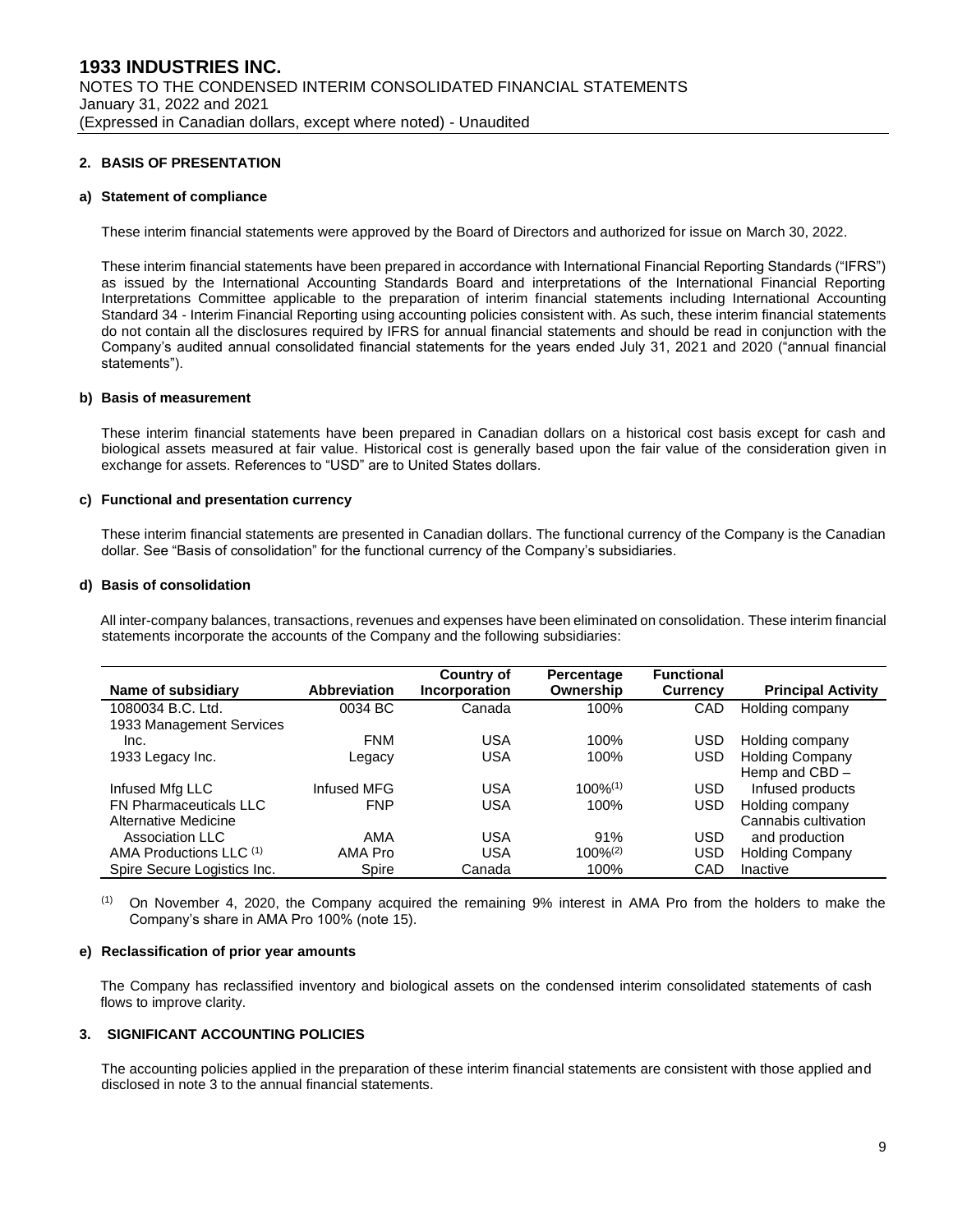## **4. RECEIVABLES**

|                       | January 31, | July 31, |
|-----------------------|-------------|----------|
|                       | 2022        | 2021     |
|                       |             |          |
| Trade receivables     | 1,420,703   | 796,390  |
| <b>GST</b> receivable | 131,378     | 95,837   |
| Other                 | 41.737      | 41,882   |
|                       | 1,593,818   | 934,109  |

Goods and Services Tax ("GST") receivable include input tax credits receivable from the Government of Canada.

#### **5. INVENTORY**

|                             | January 31, | <b>July 31,</b> |
|-----------------------------|-------------|-----------------|
|                             | 2022        | 2021            |
|                             |             |                 |
| Harvested cannabis and trim | 4,517,729   | 2,466,382       |
| Cannabis oil and equivalent | 149.534     | 87.712          |
| Finished goods              | 692,064     | 1,107,313       |
| Raw materials               | 562,315     | 538,443         |
|                             | 5,921,642   | 4,199,850       |

Inventories expensed to cost of sales during the three and six months ended January 31, 2022, was \$2,086,774 and \$3,911,137, respectively (2021 - \$1,844,687 and \$3,690,498 respectively).

#### **6. BIOLOGICAL ASSETS**

|                                                                          | January 31, | July 31,    |
|--------------------------------------------------------------------------|-------------|-------------|
|                                                                          | 2022        | 2021        |
|                                                                          |             |             |
| Balance, beginning of period                                             | 865.953     | 810.332     |
| Production costs capitalized                                             | 2,819,643   | 4.946.872   |
| Change in fair value less costs to sell due to biological transformation | 1,922,856   | 3,154,163   |
| Transferred to inventory upon harvest                                    | (4,809,558) | (7,894,046) |
| Foreign exchange gain (loss)                                             | 26,006      | (151,368)   |
| Balance, end of period                                                   | 824.900     | 865,953     |

The fair value was determined using an expected cash flow model which assumes the biological assets will grow to maturity, be harvested and converted into finished goods inventory, and be sold in the retail cannabis market.

Biological assets are measured at fair value less costs to sell until harvest. All production costs are capitalized. As at January 31, 2022, the carrying value of biological assets consisted entirely of live cannabis plants. On average, the grow cycle is approximately 17 weeks.

The fair value measurements for biological assets have been categorized as Level 3 (as defined in note 16). These estimates are subject to volatility in market prices and several uncontrollable factors, which will be reflected in gain or loss on biological assets in future periods.

The following significant unobservable inputs, all of which are classified as level 3 on the fair value hierarchy, were used by management as part of the model:

- Estimated Sales price per gram calculated as the weighted average selling price for all expected grades and strains of cannabis based on estimates published by the State of Nevada of the fair value of various cannabis forms on a per pound basis.
- Weighted average stage of growth represents the weighted average number of weeks out of the expected 17 week growing cycle that cannabis plants have reached as of the measurement date.
- Expected yields by plant strain represents the number of grams of finished cannabis that are expected to be obtained from each harvested cannabis plant.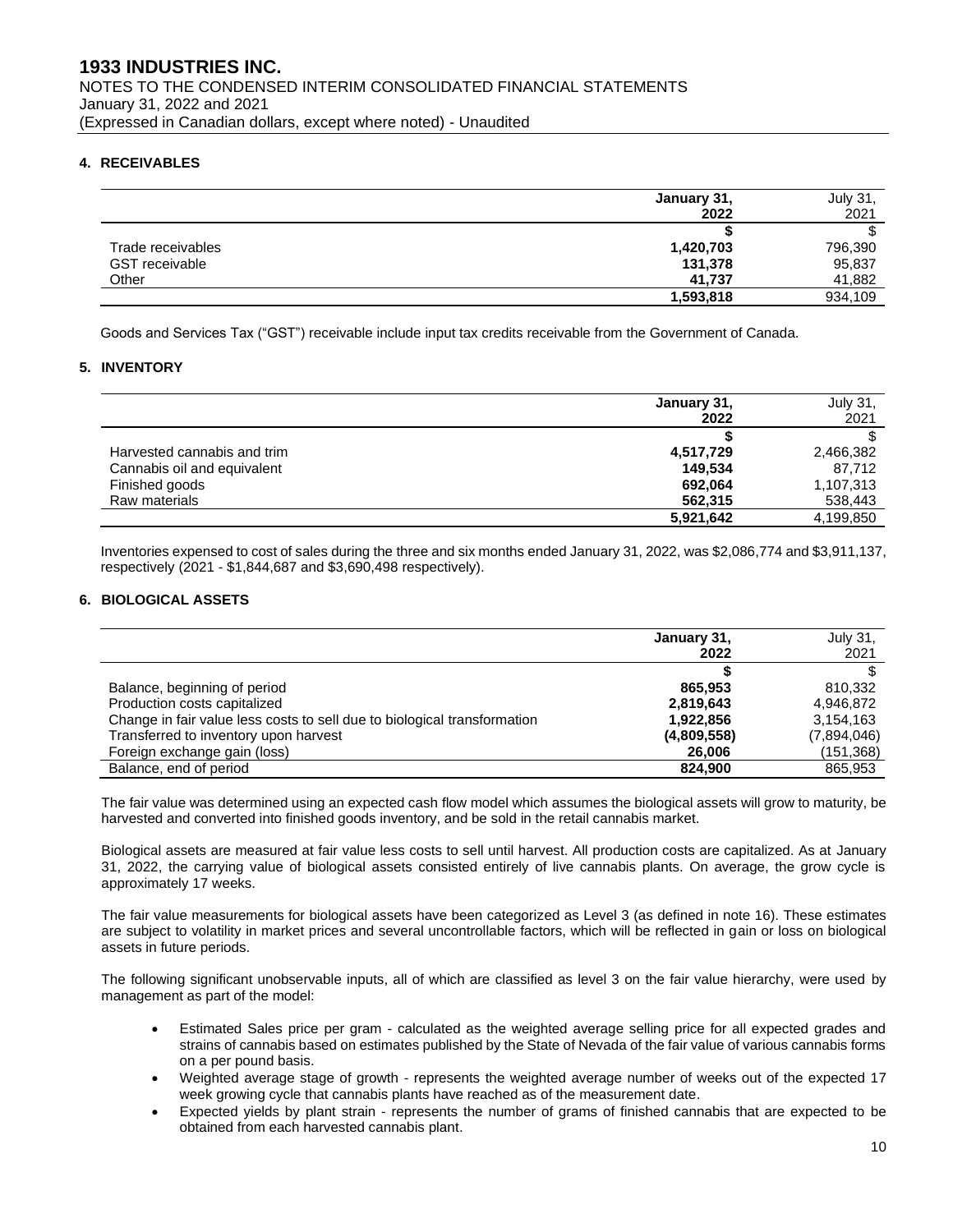#### **6. BIOLOGICAL ASSETS (continued)**

- Wastage represents the weighted average percentage of cannabis plants expected to fail to mature to the point of harvest based upon historical actual results.
- Post-harvest processing cost calculated as the cost per gram of harvested cannabis to convert into finished dry bulk flower ready to be packaged into finished goods

The following table quantifies each significant unobservable input used in the model to calculate fair value less costs to sell of cannabis plants:

|                                       |              | January 31, |       | July 31,  |
|---------------------------------------|--------------|-------------|-------|-----------|
| <b>Assumption</b>                     |              | 2022        |       | 2021      |
| Estimated sales price per gram        | <b>USD\$</b> | 2.89        | USD\$ | 3.65      |
| Weighted average stage of growth      |              | 9 weeks     |       | 9 weeks   |
| Expected yields by plant strain       |              | 194 grams   |       | 116 grams |
| Wastage                               |              | 2.73%       |       | 1.56%     |
| Post-harvest processing cost per gram | USD\$        | 0.83        | USD\$ | 0.83      |

Increases in cost required up to the point of harvest, harvesting costs and selling costs will decrease the fair value of biological assets, while increases in sales price and expected yield for the cannabis plant will increase the fair value of biological assets.

The following table provides the impact that a 10% increase/decrease in each input would have on net loss and comprehensive loss.

|                                  | January 31, | July 31, |
|----------------------------------|-------------|----------|
| <b>Assumption</b>                | 2022        | 2021     |
| Estimated sales price per gram   | 91.016      | 112.162  |
| Weighted average stage of growth | 64.856      | 102.569  |
| Expected yields by plant strain  | 64.856      | 102.569  |
| Wastage                          | (4,209)     | (4, 417) |
| Post – harvest cost per gram     | (26, 161)   | (9,594)  |

## **7. LOAN RECEIVABLE**

On December 9, 2021, the Company entered into a Loan Agreement (the "Agreement") where the Company has agreed to loan up to \$636,400 (USD \$500,000) through a line of credit. The line of credit is non-interest bearing under January 31, 2022. Subsequent to January 31, 2022, any borrowing will accrue intertest at a rate of 10% per annum until paid in full. Any principal together with all accrued interest and fees thereon, is due and payable on or before December 31, 2022. Up until the principal, together with all accrued interest and fees thereon, is paid back in full, the Company has an absolute right to convert any or all of the principal balance, and any accrued amounts of interest and fees thereon, into shares of common stock of borrower. Such conversion to equity shall be based upon borrower's valuation of \$5,727,600 (USD\$4,500,000).

During the six months ended January 31, 2022, the Company advanced \$350,029 (USD\$275,000) pursuant to the Agreement. The Company has not accrued interest on the advance which remains outstanding as at January 31, 2022.

#### **8. PREPAID EXPENSES AND DEPOSITS**

|                  | January 31, | July 31, |
|------------------|-------------|----------|
|                  | 2022        | 2021     |
|                  |             | ◠        |
| Prepaid expenses | 817,990     | 660,839  |
| Security deposit | 112.696     | 82,616   |
|                  | 930,686     | 743,455  |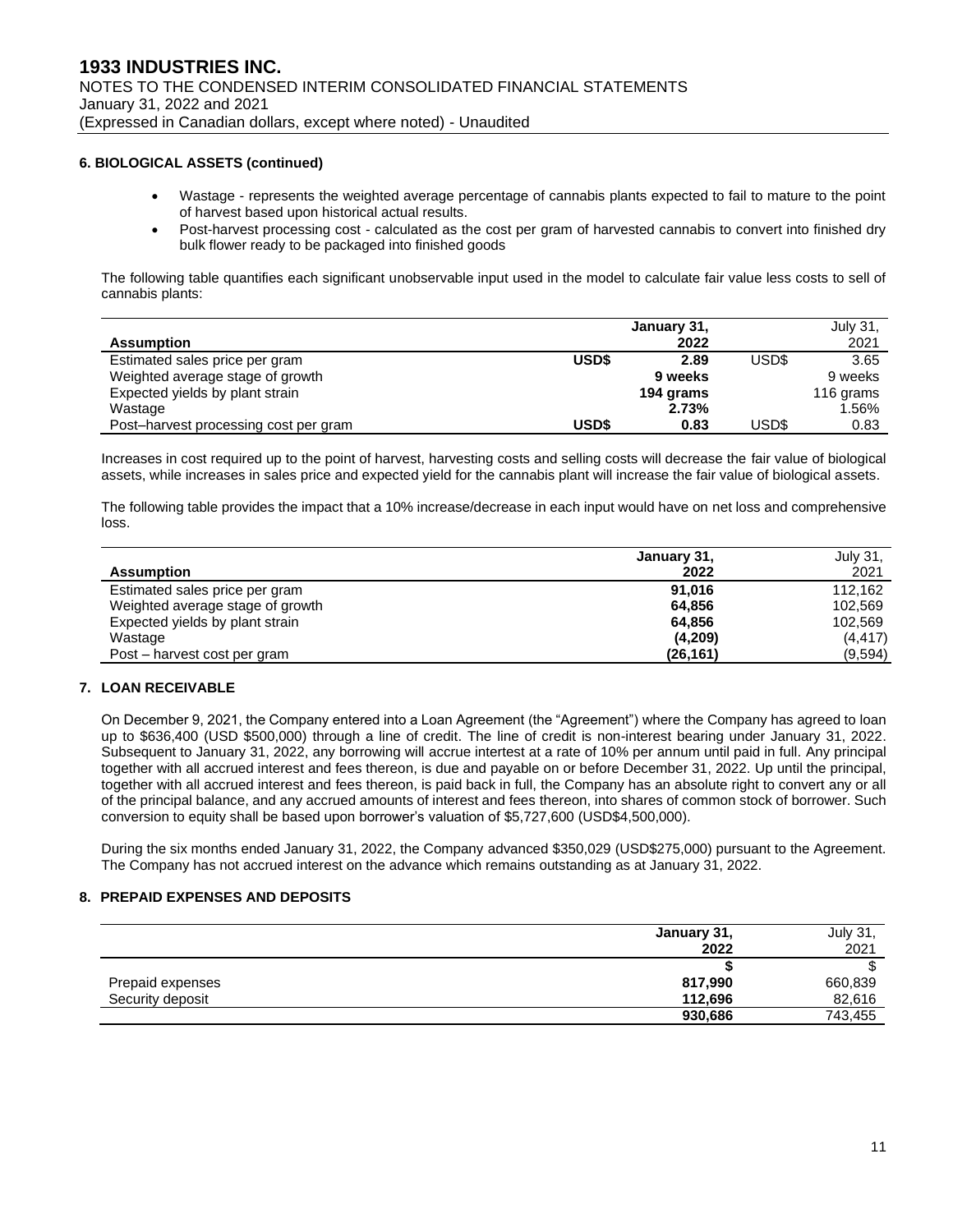NOTES TO THE CONDENSED INTERIM CONSOLIDATED FINANCIAL STATEMENTS January 31, 2022 and 2021 (Expressed in Canadian dollars, except where noted) - Unaudited

#### **9. PROPERTY AND EQUIPMENT**

|                                 |                | Construction in | Leasehold    | Production | Office    |              |             |
|---------------------------------|----------------|-----------------|--------------|------------|-----------|--------------|-------------|
|                                 | Land           | <b>Progress</b> | Improvements | Equipment  | Equipment | Right of Use | Total       |
|                                 |                | \$.             | \$           | \$         | \$        | \$           | \$          |
| Cost                            |                |                 |              |            |           |              |             |
| Balance, July 31, 2020          | 1,150,943      | 3,210,246       | 944,599      | 4,992,047  | 280,217   | 15,088,260   | 25,666,312  |
| Additions                       |                |                 |              | 306,299    | 150,061   |              | 456,360     |
| Impairment                      |                |                 |              | (427, 459) |           |              | (427, 459)  |
| Effects of movement in          |                |                 |              |            |           |              |             |
| foreign exchange                | (80, 885)      | (225,608)       | (66, 384)    | (350,829)  | (16, 385) | (1,060,366)  | (1,800,457) |
| Balance, July 31, 2021          | 1,070,058      | 2,984,638       | 878,215      | 4,520,059  | 413,893   | 14,027,894   | 23,894,756  |
| Additions                       |                |                 |              | 14,668     | 118       |              | 14,786      |
| <b>Termination of lease</b>     |                |                 |              |            |           | (107, 898)   | (107, 898)  |
| Effects of movement in          |                |                 |              |            |           |              |             |
| foreign exchange                | 22,067         | 61,551          | 18,111       | 93,216     | 7,565     | 289,293      | 491,803     |
| Balance, January 31, 2022       | 1,092,125      | 3,046,189       | 896,326      | 4,627,943  | 421,576   | 14,209,289   | 24,293,447  |
|                                 |                |                 |              |            |           |              |             |
| <b>Accumulated depreciation</b> |                |                 |              |            |           |              |             |
| Balance, July 31, 2020          |                |                 | 223.432      | 838.077    | 183.415   | 2,326,546    | 3,571,470   |
| Depreciation                    |                |                 | 88,257       | 551,686    | 20,152    | 333,212      | 993,307     |
| Effects of movement in          |                |                 |              |            |           |              |             |
| foreign exchange                |                |                 | 15,971       | 441,574    | 6,234     | 188,624      | 652,403     |
| Balance, July 31, 2021          |                |                 | 327,660      | 1,831,337  | 209,801   | 2,848,382    | 5,217,180   |
| Depreciation                    |                |                 | 14,308       | 132,921    | 6,583     | 505,917      | 659,729     |
| Termination of lease            |                |                 |              |            |           | (56, 383)    | (56, 383)   |
| Effects of movement in          |                |                 |              |            |           |              |             |
| foreign exchange                | ٠              |                 | 9,498        | 45,301     | 4,341     | 47,290       | 106,430     |
| Balance, January 31, 2022       | $\blacksquare$ | $\blacksquare$  | 351,466      | 2,009,559  | 220,725   | 3,345,206    | 5,926,956   |
|                                 |                |                 |              |            |           |              |             |
| <b>Carrying amount</b>          |                |                 |              |            |           |              |             |
| Balance, July 31, 2021          | 1,070,058      | 2,984,638       | 550,555      | 2,688,722  | 204,092   | 11,179,512   | 18,677,577  |
| Balance, January 31, 2022       | 1,092,125      | 3,046,189       | 544,860      | 2,618,384  | 200.851   | 10.864.083   | 18,366,492  |

Total depreciation expense for the three and six months ended January 31, 2022 was \$289,340 and \$659,729, respectively (2021 - \$462,467 and \$925,893, respectively). Of the total expense, \$176,464 and \$466,393, respectively was allocated to inventory (2021 - \$nil and \$nil, respectively).

During the year ended July 31, 2021, the Company recorded an impairment expense of \$427,459 related to production equipment which was not in use. Prior to recognizing the impairment expense, the Company had taken no depreciation against the production equipment.

The Company terminated an Infused office lease. As a result of the lease termination, the Company derecognized the right-of-use asset with a cost of \$107,898, accumulated amortization of \$56,383 and lease liability of \$63,491 resulting in a gain on lease termination of \$11,976 representing the undepreciated portion of the right-of-use asset above the lease liability. The gain is included in general and administration expense on the condensed interim consolidated statements of loss and comprehensive loss.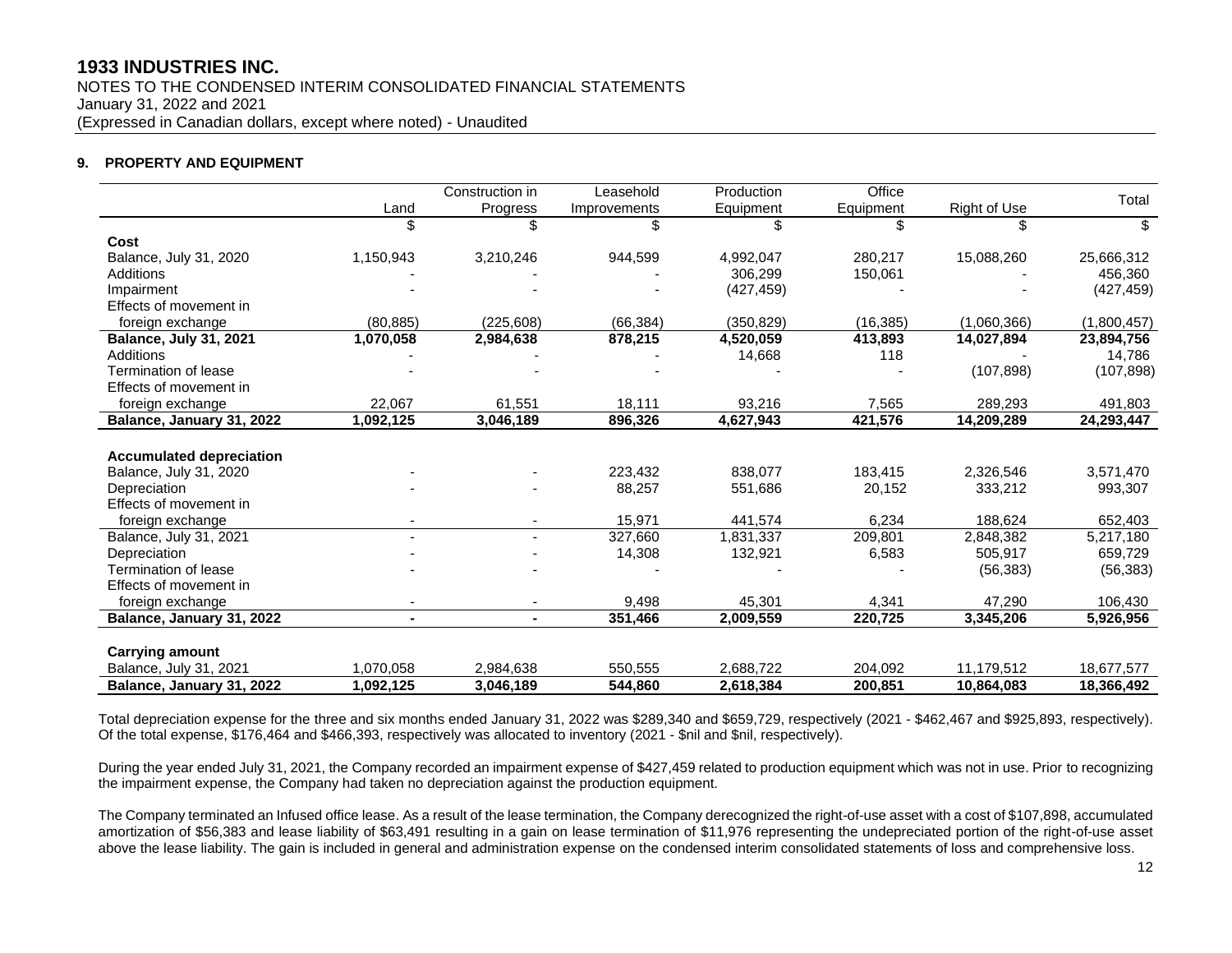### **10. GOODWILL**

|                                         | January 31, | July 31,      |
|-----------------------------------------|-------------|---------------|
|                                         | 2022        | 2021          |
|                                         |             |               |
| Balance, beginning of period            | 15,527,023  | 16,700,708    |
| Effects of movement in foreign exchange | 320,209     | (1, 173, 685) |
| Balance, end of period                  | 15,847,232  | 15,527,023    |

#### **11. LEASE LIABILITY**

|                                         | January 31, | July 31,    |
|-----------------------------------------|-------------|-------------|
|                                         | 2022        | 2021        |
|                                         |             |             |
| Balance, beginning of period            | 13,636,208  | 14,821,569  |
| Repayment of lease obligation           | (874, 101)  | (1,474,861) |
| Interest expense                        | 711.993     | 1,365,022   |
| Termination of lease                    | (63, 491)   |             |
| Effects of movement in foreign exchange | 167.434     | (1,075,522) |
| Balance, end of period                  | 13,578,043  | 13,636,208  |
| Less: Non-current portion               | 13,108,424  | 13,176,655  |
| Current portion of lease liability      | 469,619     | 459,553     |

Total expenses relating to short-term leases and low-value leases during the three and six months ended January 31, 2022 totaled \$3,323 and \$9,604, respectively (2021 - \$17,108 and \$22,225, respectively).

#### **12. WARRANT LIABILITY**

Certain warrants are classified as a financial instrument under the principles of IFRS 9, as the exercise price is in US dollars while the functional currency of the Company is the Canadian dollar. Accordingly, warrants are remeasured to fair value at each reporting date with the change in fair value charged to change in fair value of warrant liability in the condensed interim consolidated statement of loss and comprehensive loss.

|                                                   | <b>Exercise Price</b><br>(\$) | <b>Warrants</b> | Warrant<br>Liability |
|---------------------------------------------------|-------------------------------|-----------------|----------------------|
| Balance, July 31, 2020                            |                               |                 |                      |
| Issued                                            | 0.10 (USD0.08)                | 13,920,000      | 385,879              |
| Gain on change in fair value of warrant liability |                               |                 | (5,733)              |
| Balance, July 31, 2021                            | 0.10 (USD0.08)                | 13,920,000      | 380.146              |
| Gain on change in fair value of warrant liability |                               |                 | (370,000)            |
| Balance, January 31, 2022                         | 0.10 (USD0.08)                | 13,920,000      | 10,146               |
| Less: Current portion of warrant liability        |                               |                 | 10,146               |
| Non-current portion of warrant liability          |                               |                 |                      |

The following table summarizes the warrants outstanding and exercisable as at January 31, 2022:

| <b>Expiry date</b> | Number of<br>warrants | <b>Weighted average</b><br>exercise price (\$) | <b>Weighted average</b><br>remaining life (in<br>years) |
|--------------------|-----------------------|------------------------------------------------|---------------------------------------------------------|
| May 3, 2022        | 13.920.000            | $0.10$ (USD $0.08$ )                           | 0.25                                                    |
|                    | 13,920,000            | 0.10 (USD0.08)                                 | 0.25                                                    |

On November 3, 2020, pursuant to a non-brokered private placement, the Company issued 13,920,000 units. Each unit consists of one common share of the Company and one transferable share purchase warrant. Each warrant entitles the holder to acquire one common share of the Company at an exercise price of \$0.106 (US\$0.08) per unit for a period of 18 months from the closing date (note 14(c)).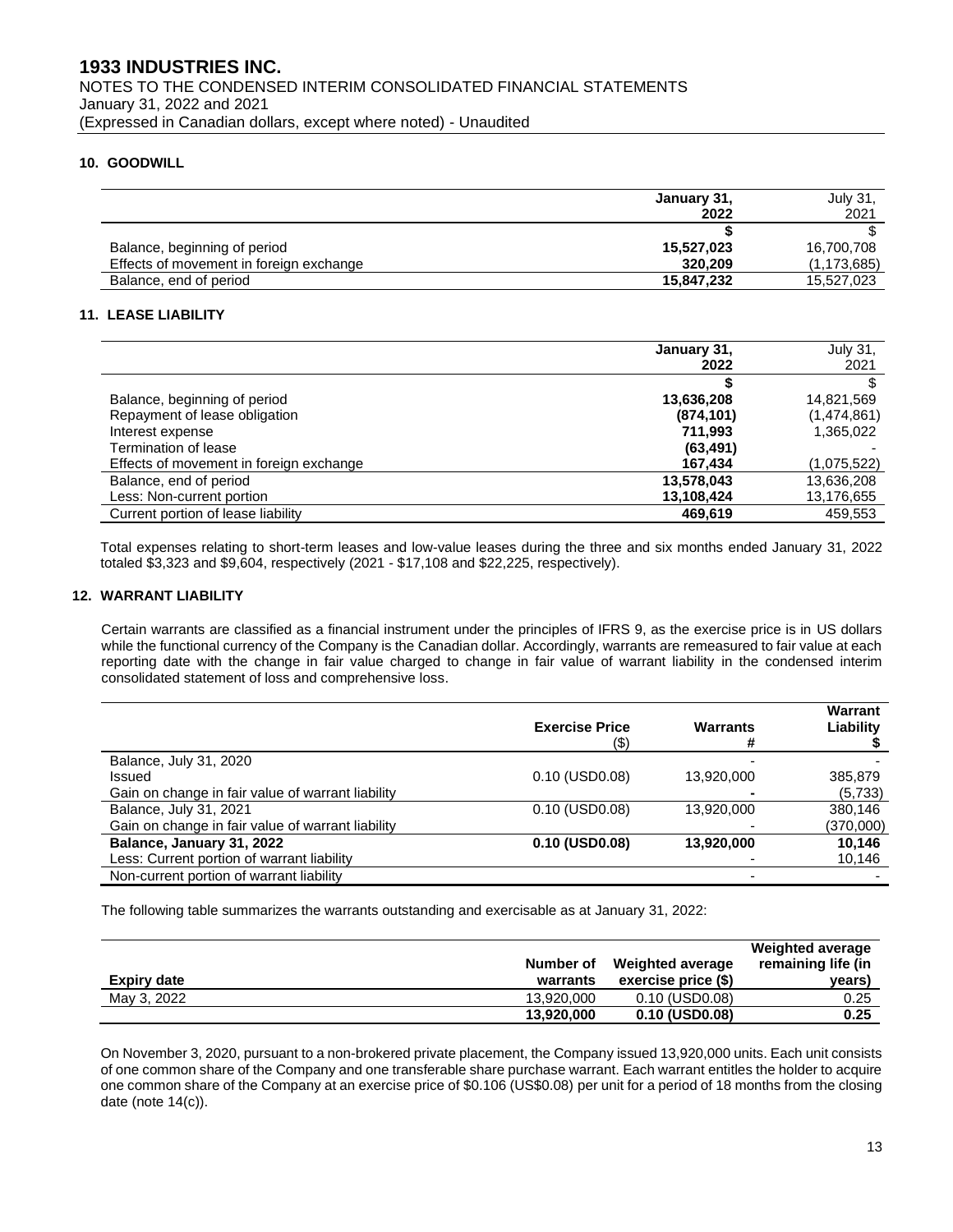#### **13. CONVERTIBLE DEBENTURES**

|                                           | January 31, | <b>July 31.</b> |
|-------------------------------------------|-------------|-----------------|
|                                           | 2022        | 2021            |
|                                           |             |                 |
| Balance, beginning of period              | 4,234,819   | 10,923,172      |
| Interest expense                          | 183.100     | 634,492         |
| Accretion expense                         | 10.434      | 107.194         |
| Converted to common shares                | (31,909)    | (6,733,724)     |
| Interest paid – shares                    | (5,266)     | (696,315)       |
| Balance, end of period                    | 4,391,178   | 4,234,819       |
| Less: non-current portion                 |             | 4,234,819       |
| Current portion of convertible debentures | 4,391,178   |                 |

#### **\$17,250,000 convertible debenture units**

On September 14, 2018, the Company closed a short form prospectus offering of convertible debenture units raising gross proceeds of \$17,250,000. Pursuant to the offering, the Company issued an aggregate of 17,250 debenture units at a price per debenture unit of \$1,000. Each debenture unit consisted of: (i) one 10.0% unsecured convertible debenture of the Company in the principal amount of \$1,000 convertible into common shares at a conversion price of \$0.45 per common share at the option of the holder, with interest payable semi-annually in arrears on June 30 and December 31 of each year and maturing on September 14, 2021; and (ii) 2,222 common share purchase warrants expiring September 14, 2021.

Each warrant will entitle the holder thereof to purchase one common share at an exercise price of \$0.65 per share until September 14, 2021, subject to adjustment in certain events.

The Company paid cash fees of \$1,668,014 in payment of the Agent's commission, corporate finance fees and other expenses of which \$45,000 was paid prior to July 31, 2020 and recorded as a transaction cost . In addition, the Agent received options (the "September 2018 Agent's Options") to acquire 3,066,666 units of the Company at an exercise price of \$0.45 per unit. Each unit is comprised of one common share and one common share purchase warrant exercisable at a price of \$0.65 per share subject to the same terms and conditions as the warrants. The fair value of the September 2018 Agent's Options was \$738,547 and was recorded as a transaction cost. The fair value of the September 2018 Agent's Options was determined using the Black-Scholes Valuation Model using the following assumptions: risk free interest rate 1.25%, expected life of 3 years, volatility of 75%.

The Company may force the conversion of the principal amount of the then outstanding convertible debentures at the conversion price on not less than 30 days' notice should the daily volume weighted average trading price of the common shares be greater than \$0.70 for any 10 consecutive trading days.

On June 28, 2020, the Company amended the terms of the convertible debentures. The following were the significant amendments:

- the conversion price applicable to the debentures was amended from \$0.45 per common share to \$0.10 per common share;
- the price at which the Company may require a forced conversion of the debentures is amended from \$0.70 per common share to \$0.15 per common share, with any such conversion to be made at the amended conversion price of \$0.10 per common share;
- the Company is authorized, at its discretion, to pay interest due on the debentures in cash or through the issuance of its common shares, at a price of \$0.10 per common share; and
- payment of interest is amended from being payable semi-annually in arrears on the last day of June and December in each year to being payable at the maturity date of the debentures.

The equity component of the \$17,250,000 convertible debenture was initially determined to be \$2,505,099 net of transaction costs of \$406,151. At June 28, 2020, the remaining equity component of the original convertible debenture was \$1,805,415. The Company determined that the June 28, 2020 modification was a substantial modification as defined by IFRS 9, *Financial Instruments*, and as a result derecognized the debt obligation and equity component (conversion option). The equity component of the remaining principal balance of the convertible debentures of \$12,432,007 was determined to be \$263,220. The Company did not incur any transaction costs associated with the amendment. As a result of the amendment, the Company recognized a gain on debt modification of \$185,327 which is the result of the amendment to the equity component of \$1,542,195 less the amendment to the debt obligation of \$1,356,868.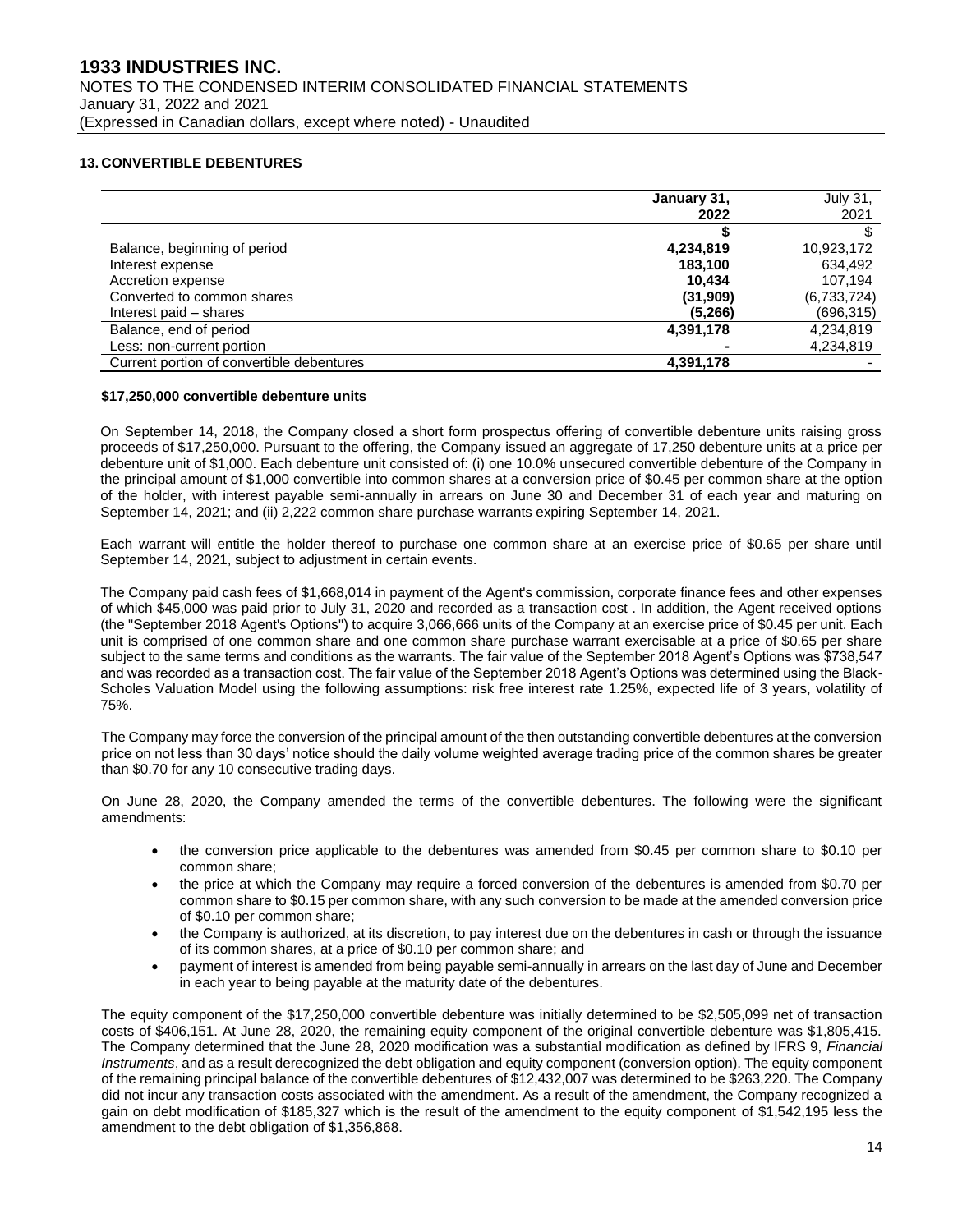#### **13. CONVERTIBLE DEBENTURES (continued)**

During the six months ended January 31, 2022, convertible debentures with a principal balance of \$32,000 and interest payable of \$5,267 were converted into 372,666 common shares of the Company (note 14(c)). The principal and interest balance outstanding as at January 31, 2022 was \$3,662,007 and \$729,171, respectively.

#### **14.SHARE CAPITAL AND RESERVES**

#### **a) Authorized**

Unlimited common shares with no par value and unlimited preferred shares issuable in series. As of January 31, 2022, there were 450,699,319 common shares outstanding (July 31, 2021 - 450,326,653).

#### **b) Escrow shares**

The Company does not have any shares subject to escrow restrictions.

#### **c) Issued common shares**

The Company had the following common share transactions during the six months ended January 31, 2022:

• The Company issued 372,666 common shares pursuant to the conversion of \$32,000 of convertible debentures and interest payable on the convertible debentures of \$5,267.

The Company had the following common share transactions during the year ended July 31, 2021:

- On September 4, 2020, pursuant to the closure of its private placement, the Company issued 10,510,040 units at a price of \$0.075 per unit for gross proceeds of \$788,253. Each unit consists of one common share of the Company and one-half share purchase warrant. Each whole warrant entitles the holder to acquire one common share of the Company at an exercise price of \$0.125 per unit until September 4, 2022. Share issue costs included cash payment for finders' fees of \$6,037 and the issuance of 40,250 share purchase warrants valued at \$836 using the Black-Scholes option pricing model with the following assumptions: a two-year expected average life, share price of \$0.06; 100% volatility; risk-free interest rate of 0.25%; and an expected dividend yield of 0%. Consideration of \$109,106 was recorded to warrant reserve and the residual amount of \$679,147 was recorded to share capital.
- On November 3, 2020, pursuant to a non-brokered private placement, the Company issued 13,920,000 units at a price of \$0.066 (US\$0.05) per unit for gross proceeds of \$918,720 (US\$696,000). All proceeds were raised and paid in US dollars. Each unit consists of one common share of the Company and one transferable share purchase warrant. Each warrant entitles the holder to acquire one common share of the Company at an exercise price of \$0.106 (US\$0.08) per unit for a period of 18 months from the closing date. The units shall be subject to a four month and one day hold period, expiring on March 4, 2021. Consideration of \$385,879 was recorded to warrant liability and the residual amount of \$532,841 was recorded to share capital.
- On March 4, 2021, pursuant to the closure of a brokered private placement, the Company issued 45,045,929 units at a price of \$0.11 per unit for gross proceeds of \$4,955,052. Each unit is comprised of one common share of the Company and one common share purchase warrant. Each common share purchase warrant will be exercisable to acquire one common share at an exercise price of \$0.16 per common share until March 4, 2023. The units will be subject to a four month and one day hold period expiring on July 5, 2021. Share issue costs included cash payments of \$467,444 comprised of 7% broker commission plus legal fees and the issuance of 3,153,214 Agent Options valued at \$181,002 using the Black-Scholes option pricing model with the following assumptions: a 2-year expected average life, share price of \$0.11; 100% volatility; risk-free interest rate of 0.28%; and an expected dividend yield of 0%. Consideration of \$2,137,689 was recorded to warrant reserve and the residual amount of \$2,817,363 was recorded to share capital.
- During the year ended July 31, 2021, the Company issued 75,203,138 common shares pursuant to the conversion of \$6,733,724 of convertible debentures and interest payable on the convertible debentures of \$696,315. In relation to the conversion \$144,483 was reallocated from reserves to share capital and \$7,574,521 was recorded as share capital representing the accreted balance of convertible debentures net of transaction costs.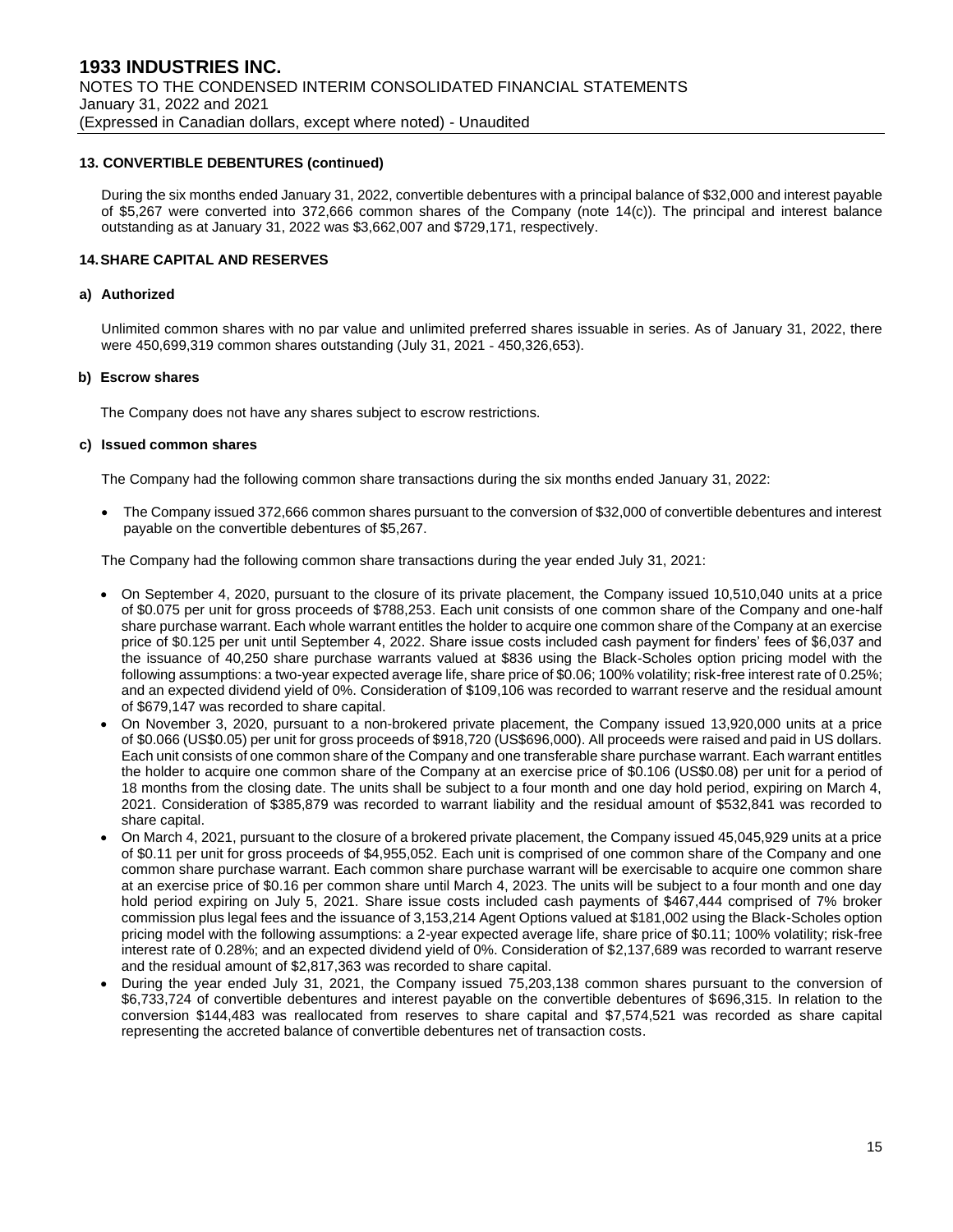### **14. SHARE CAPITAL AND RESERVES (continued)**

### **d) Reserves**

The following is a summary of changes in reserves:

|                                           |                      | <b>Convertible</b> |                 |            |
|-------------------------------------------|----------------------|--------------------|-----------------|------------|
|                                           | <b>Stock options</b> | debentures         | <b>Warrants</b> | Total      |
|                                           |                      |                    |                 |            |
| Balance, July 31, 2020                    | 5,028,636            | 222.695            | 1,402,191       | 6,653,522  |
| Share-based compensation                  | 1,025,074            |                    |                 | 1,025,074  |
| Purchase of non-controlling interest      |                      |                    | 182.703         | 182.703    |
| Warrants issued for share issue costs     |                      |                    | 836             | 836        |
| Warrants issued on private placement      |                      |                    | 2,246,795       | 2,246,795  |
| Agent Options issued on private placement | 181,002              |                    |                 | 181.002    |
| Reclassified on conversion of convertible |                      |                    |                 |            |
| debentures                                |                      | (144,483)          |                 | (144,483)  |
| Balance, July 31, 2021                    | 6,234,712            | 78.212             | 3,832,525       | 10.145.449 |
| Share-based compensation                  | 25.648               |                    |                 | 25.648     |
| Reclassified on conversion of convertible |                      |                    |                 |            |
| debentures                                |                      | (678)              |                 | (678)      |
| Balance, January 31, 2022                 | 6,260,360            | 77,534             | 3,832,525       | 10,170,419 |
|                                           |                      |                    |                 |            |

## **e) Warrants**

A summary of share purchase warrant activity is as follows:

|                                               | Number of<br><b>Warrants</b> | <b>Weighted Average</b><br>Exercise Price (\$) |
|-----------------------------------------------|------------------------------|------------------------------------------------|
| Balance, July 31, 2020                        | 50,870,566                   | 0.61                                           |
| Issued - private placement                    | 64,220,949                   | 0.15                                           |
| Issued - share issue cost                     | 40.250                       | 0.13                                           |
| Issued - purchase of non-controlling interest | 3.700.000                    | 0.08                                           |
| Expired                                       | (11,670,900)                 | 0.50                                           |
| Balance, July 31, 2021                        | 107,160,865                  | 0.33                                           |
| Expired                                       | (39, 199, 666)               | 0.65                                           |
| Balance, January 31, 2022                     | 67,961,199                   | 0.14                                           |

For warrants issued for services during the year ended July 31, 2020, the Company recorded an expense to professional fees during the three and six months ended January 31, 2022 of \$nil and \$nil, respectively (2021 - \$10,448 and \$22,160, respectively) on the condensed interim consolidated statement of loss for services received. On November 3, 2020, the Company cancelled the warrants and fully recognized the remaining prepaid expense \$67,629 (July 31, 2020 - \$89,789) with respect to prepaid services.

The following table summarizes share purchase warrants outstanding as at January 31, 2022:

|                    |                           | <b>Weighted Average</b>    | <b>Weighted Average</b> |
|--------------------|---------------------------|----------------------------|-------------------------|
| <b>Expiry date</b> | <b>Number of Warrants</b> | <b>Exercise Price (\$)</b> | <b>Remaining Years</b>  |
| September 3, 2022  | 5,255,020                 | 0.13                       | 0.59                    |
| September 3, 2022  | 40.250                    | 0.13                       | 0.59                    |
| May 3, 2022        | 13,920,000                | 0.11                       | 0.25                    |
| March 4, 2023      | 45,045,929                | 0.16                       | 1.09                    |
| June 13, 2024      | 3,700,000                 | 0.08                       | 2.37                    |
|                    | 67,961,199                | 0.14                       | 0.95                    |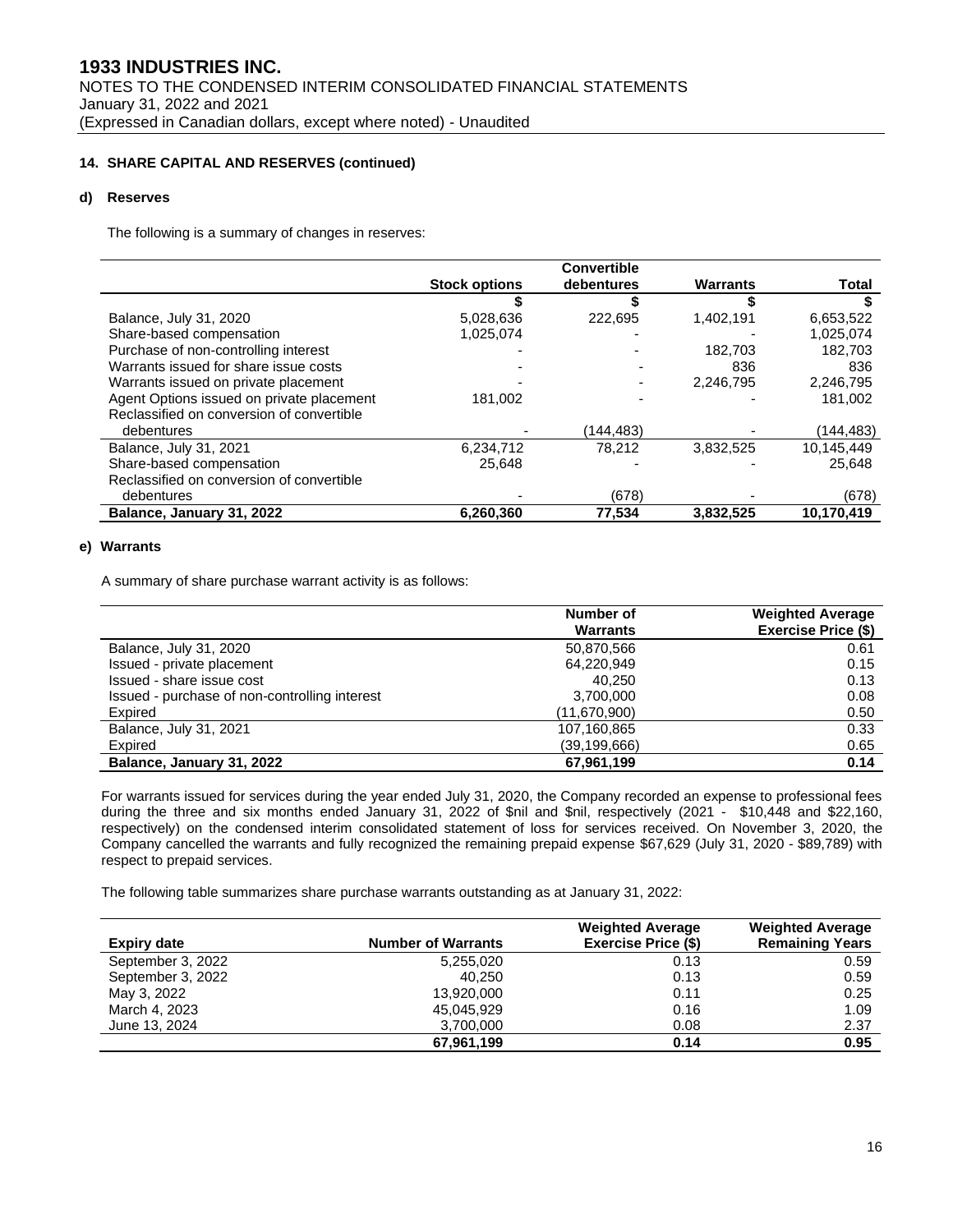#### **14. SHARE CAPITAL AND RESERVES (continued)**

#### **f) Stock options**

The Company has adopted a stock option plan (the "Plan") for its directors, officers, employees and consultants to acquire common shares of the Company at a price determined by the fair market value of the shares at the date immediately preceding the date on which the option is granted. The terms and conditions of the stock options are determined by the Board of Directors.

The aggregate number of stock options granted shall not exceed 10% of the issued and outstanding common shares of the Company at the time of shareholder approval of the plan, with no one individual being granted more than 5% of the issued and outstanding common shares. In addition, the exercise price of stock options granted under the plan shall not be lower than the exercise price permitted by the Canadian Securities Exchange ("CSE"), and all stock options granted under the plan will have a maximum term of five years. A summary of stock option activity is as follows:

|                           | Number of      | <b>Weighted Average</b>    |
|---------------------------|----------------|----------------------------|
|                           | <b>Options</b> | <b>Exercise Price (\$)</b> |
| Balance, July 31, 2020    | 17,170,000     | 0.40                       |
| Granted                   | 21,250,000     | 0.09                       |
| Exercised                 | (50,000)       | 0.50                       |
| Cancelled                 | (21, 190, 000) | 0.25                       |
| Balance, July 31, 2021    | 17,180,000     | 0.20                       |
| Expired                   | (1,730,000)    | 0.55                       |
| Cancelled                 | (3,100,000)    | 0.31                       |
| Balance, January 31, 2022 | 12,350,000     | 0.11                       |

The following table summarizes stock options outstanding and exercisable as at January 31, 2022:

| Expiry date       | <b>Number of Options</b> | Number of<br><b>Exercisable</b><br><b>Options</b> | <b>Weighted Average</b><br><b>Exercise Price (\$)</b> | Weighted<br>Average<br>Remaining<br>Years |
|-------------------|--------------------------|---------------------------------------------------|-------------------------------------------------------|-------------------------------------------|
| February 15, 2023 | 750,000                  | 750,000                                           | 0.35                                                  | 0.54                                      |
| August 6, 2025    | 300,000                  | 100.000                                           | 0.075                                                 | 3.52                                      |
| November 8, 2025  | 11,300,000               | 7,533,333                                         | 0.10                                                  | 3.77                                      |
|                   | 12,350,000               | 8,383,333                                         | 0.11                                                  | 3.57                                      |

Share-based compensation expense recognized during the three and six months ended January 31, 2022 of \$7,753 and \$25,648, respectively (2021 - \$360,947 and \$614,629) related to options granted and vested during the period. The Company granted no stock options during the three and six months ended January 31, 2022 (2021 - 9,200,000 and 21,250,000). The fair value of stock options was calculated using the Black-Scholes Option Pricing Model using the following weighted average assumptions:

|                                        | 2021 | 2020    |
|----------------------------------------|------|---------|
| Risk-free interest rate                | -    | 0.38%   |
| Expected life of options               |      | 5 years |
| Annualized volatility                  |      | 100%    |
| Dividend rate                          |      | $0\%$   |
| Weighted average fair value per option |      | \$0.05  |

The Company is utilizing an expected volatility figure based on a review of the historical volatilities, over a period of time, equivalent to the expected life of the instrument being valued, of similarly positioned public companies within its industry. The risk-free interest rate was determined from Canadian government zero-coupon bonds with a remaining term consistent with the expected term of the instrument being valued.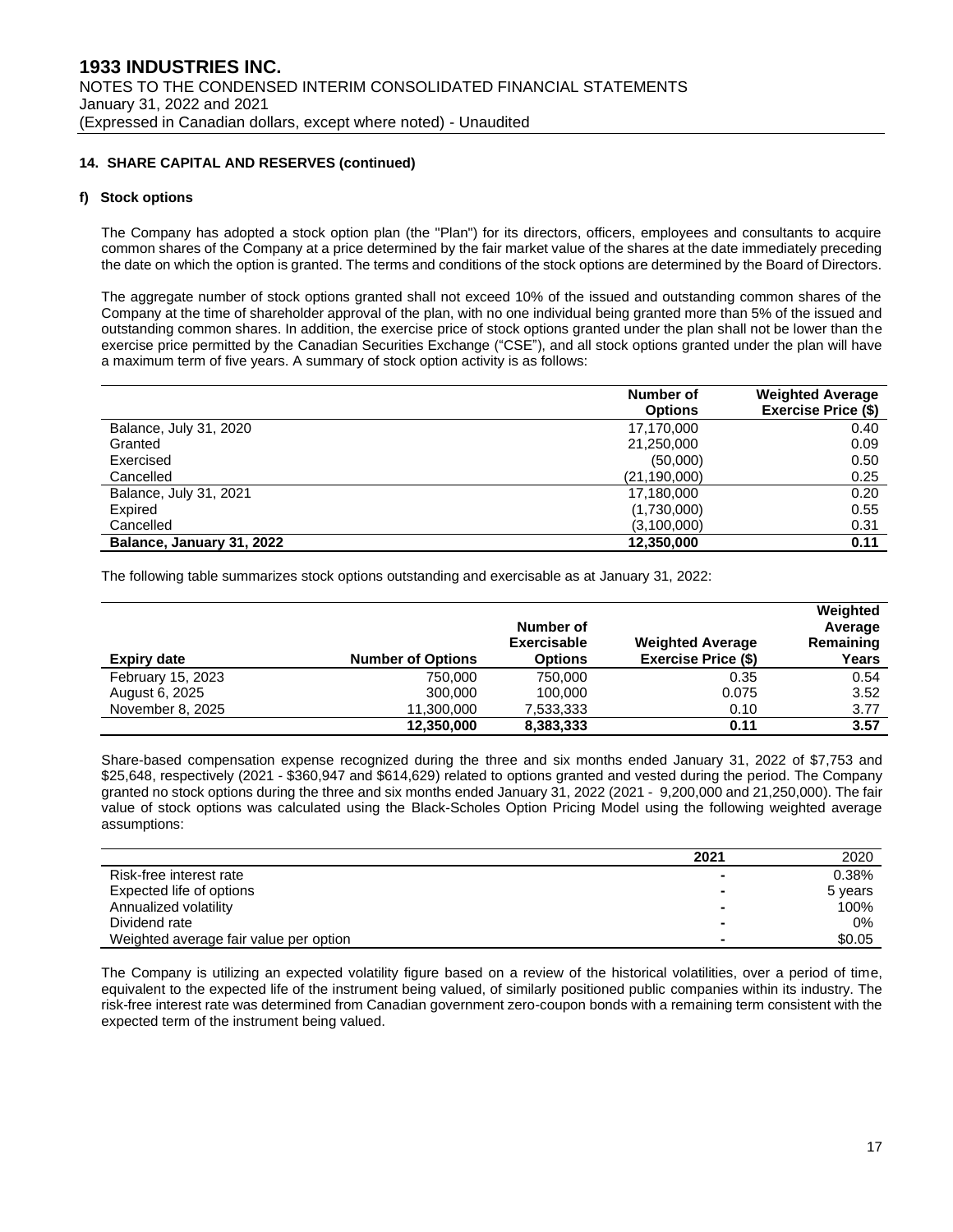### **14. SHARE CAPITAL AND RESERVES (continued)**

### **g) Agent Options**

A summary of Agent Option activity is as follows:

|                           | Number of<br><b>Options</b> | <b>Weighted Average</b><br><b>Exercise Price (\$)</b> |
|---------------------------|-----------------------------|-------------------------------------------------------|
| Balance, July 31, 2020    | 2,191,112                   | 0.45                                                  |
| Granted                   | 3,153,214                   | 0.11                                                  |
| Balance, July 31, 2021    | 5.344.326                   | 0.25                                                  |
| Granted                   | (2, 191, 112)               | 0.45                                                  |
| Balance, January 31, 2022 | 3,153,214                   | 0.11                                                  |

The following table summarizes Agent Options outstanding and exercisable as at January 31, 2022:

| <b>Expiry date</b>           | Number of<br><b>Options</b> | Number of<br><b>Exercisable</b><br><b>Options</b> | Weighted<br><b>Average Exercise</b><br>Price (\$) | Weighted<br>Average<br>Remaining<br>Years |
|------------------------------|-----------------------------|---------------------------------------------------|---------------------------------------------------|-------------------------------------------|
| March 4, 2023 <sup>(1)</sup> | 3.153.214                   | 3,153,214                                         | 0.11                                              | 1.09                                      |
|                              | 3,153,214                   | 3,153,214                                         | 0.11                                              | 1.09                                      |

 $<sup>(1)</sup>$  Each Agent Option entitles the holder to acquire one unit for \$0.11. Each unit is comprised of one common share and one</sup> share purchase warrant exercisable at \$0.16 until March 4, 2023. The Agent Option is exercisable on or after July 5, 2021.

#### **15.NON-CONTROLLING INTEREST**

On November 4, 2020, the Company acquired the remaining 9% interest in AMA Pro from the holders to make the Company's share in AMA Pro 100% through the issuance of 3,700,000 share purchase warrants (note 14(e)). The share purchase warrants were valued at \$182,703 using the Black-Scholes option pricing model with the following assumptions: a 3.59 year expected average life, share price of \$0.075; 100% volatility; risk-free interest rate of 0.25%; and an expected dividend yield of 0%. The carrying value of non-controlling interest for AMA Pro on November 4, 2020 was \$nil. The excess of consideration above the value of consideration of \$182,703 was recorded as a direct charge to deficit.

The following table presents summarized financial information for the non-wholly owned subsidiaries as at January 31, 2022 and July 31, 2021:

|                          | January 31, | <b>July 31,</b> |
|--------------------------|-------------|-----------------|
|                          | 2022        | 2021            |
|                          | \$          | \$              |
| <b>Assets</b>            |             |                 |
| Current                  | 8,349,809   | 5,983,237       |
| Non-current              | 18,172,383  | 18,246,417      |
|                          | 26,522,192  | 24,229,654      |
| <b>Liabilities</b>       |             |                 |
| Current                  | 1,864,814   | 771,719         |
| Non-current              | 12,962,569  | 12,814,254      |
|                          | 14,827,383  | 13,585,973      |
|                          |             |                 |
| Net assets               | 11,694,809  | 10,643,681      |
| Non-controlling interest | (769, 542)  | (760, 081)      |
|                          |             |                 |
| Revenues                 | 4,666,792   | 9,128,004       |
| Net loss                 | (201, 309)  | (669, 039)      |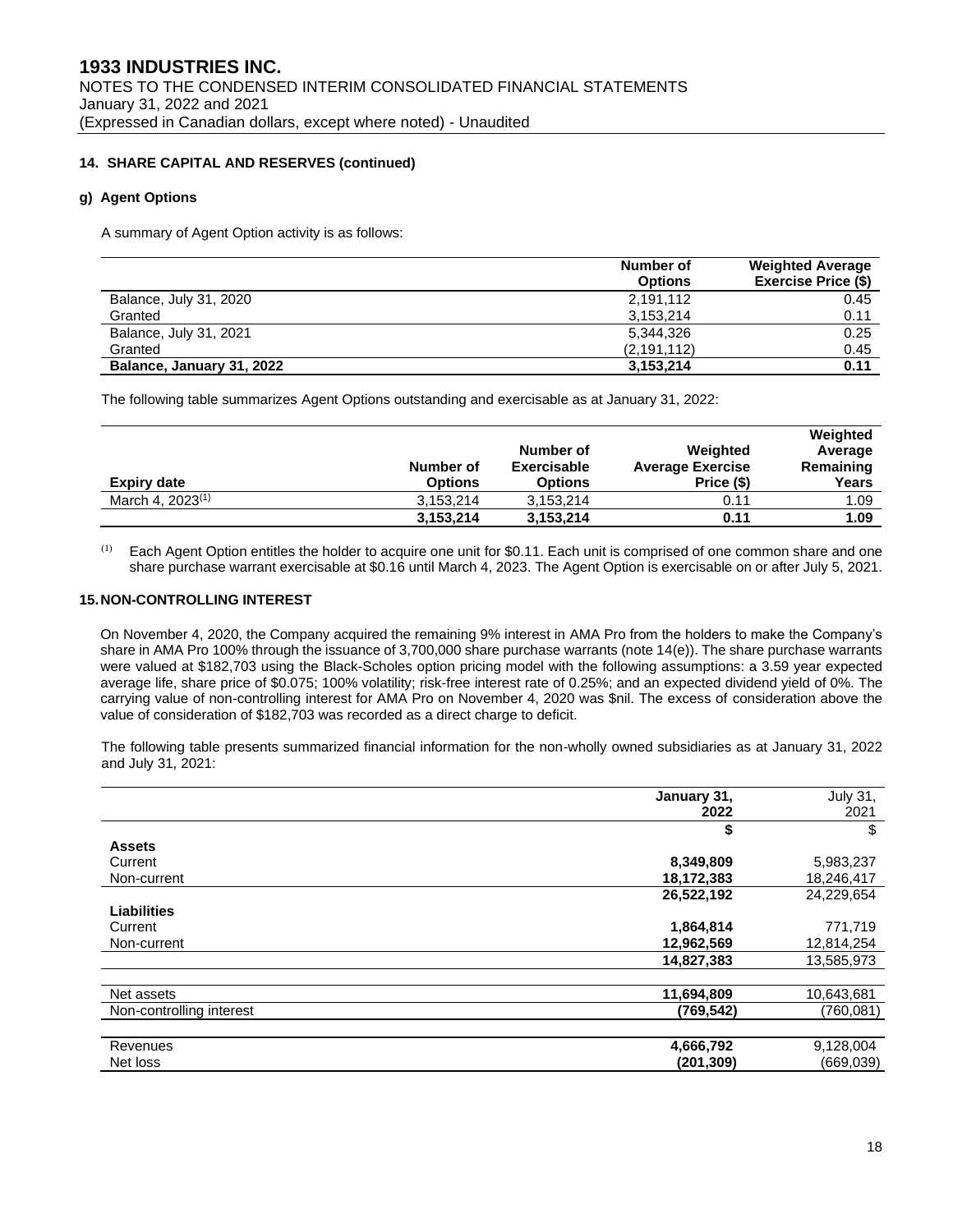#### **16.FINANCIAL RISK MANAGEMENT**

#### **Fair value of financial assets and liabilities**

IFRS 13 establishes a fair value hierarchy that prioritizes the inputs to valuation techniques used to measure fair value. The hierarchy gives the highest priority to unadjusted quoted prices in active markets for identical assets or liabilities and the lowest priority to unobservable inputs. The three levels of the fair value hierarchy are as follows:

- Level 1: Unadjusted quoted prices in active markets for identical assets or liabilities,
- Level 2: Inputs other than quoted prices that are observable for the asset or liability either directly (i.e.: as prices) or indirectly (i.e.: derived from prices); and
- Level 3: Inputs that are not based on observable market data.

The carrying values of cash, receivables and accounts payable and accrued liabilities approximate their respective fair values due to the short-term nature of these instruments. The fair value of convertible debentures approximates fair value due to the short-term nature of the remaining term.

#### **17.CAPITAL RISK MANAGEMENT**

The Company defines capital and reserves as equity. The Company manages its capital structure and makes adjustments in order to have the funds available to support its operating activities.

The Company's objective when managing capital is to safeguard the Company's ability to continue as a going concern in order to pursue the development of its business. The Company manages its capital structure and adjusts it in light of changes in economic conditions and the risk characteristics of the underlying assets. To maintain or adjust its capital structure, the Company may issue new equity instruments, new debt, or acquire and/or dispose of assets. The Company's ability to continue as a going concern is uncertain and dependent upon the continued financial support of its shareholders, future profitable operations, the lack of adverse political developments in the United States with respect to cannabis legislation and securing additional financing.

Management reviews its capital management approach on an ongoing basis. There were no changes in the Company's approach to capital management during the periods presented. The Company is not subject to externally imposed capital requirement.

#### **18.RELATED PARTY TRANSACTIONS**

Key management personnel include those persons having the authority and responsibility of planning, directing, and executing the activities of the Company. The Company has determined that its key management personnel consist of executive and nonexecutive members of the Company's Board of Directors and corporate officers.

Key management personnel compensation for the three and six months ended January 31, 2022 and 2021, was as follows:

|                                         | Three months ended |         | Six months ended |         |
|-----------------------------------------|--------------------|---------|------------------|---------|
|                                         | 2022               | 2021    | 2022             | 2021    |
|                                         |                    |         |                  |         |
| Management and consulting fees          | 87,020             | 51.900  | 174.020          | 136,200 |
| Wages and benefits                      | $\blacksquare$     | 63.104  | 48.350           | 199,899 |
| Directors' fees included in general and |                    |         |                  |         |
| administration expense                  | 29.844             | 37.788  | 52.218           | 92.018  |
| Share-based compensation                | 2,789              | 310,454 | 11,573           | 506,257 |
|                                         | 119.653            | 463.246 | 286,161          | 934,374 |

Other related party transactions for the three and six months ended January 31, 2022 and 2021, were as follows:

|                               | Three months ended |       |                | Six months ended |  |
|-------------------------------|--------------------|-------|----------------|------------------|--|
|                               | 2022               | 2021  | 2022           | 2021             |  |
|                               |                    |       |                |                  |  |
| Legal fees (accrual reversal) |                    | (112) | $\blacksquare$ | 2.232            |  |
|                               |                    | (112) |                | 2,232            |  |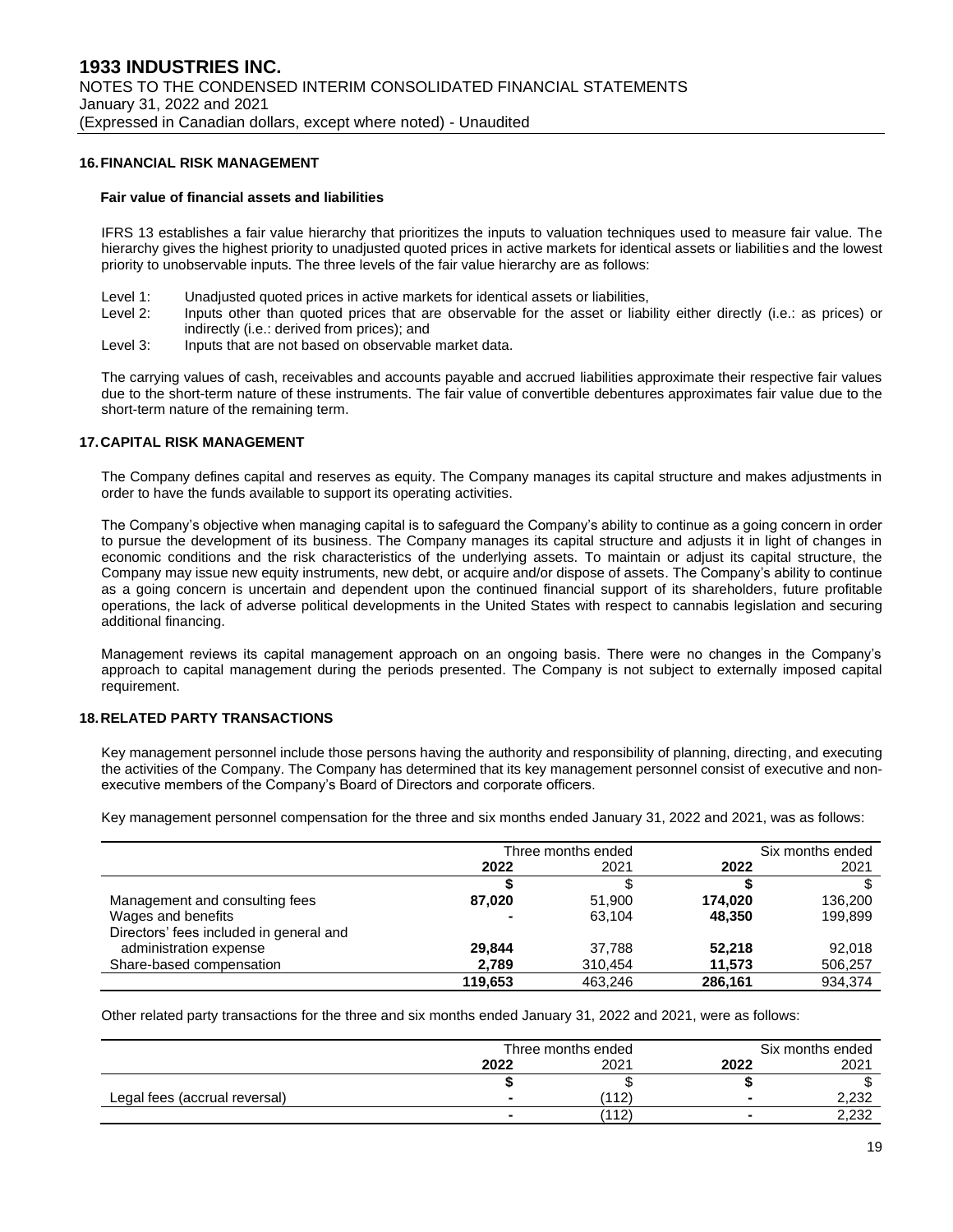## **19.SUPPLEMENTAL DISCLOSURE WITH RESPECT TO CASH FLOWS**

The significant non-cash transactions and supplemental disclosure for the six months ended January 31, 2022 were as follows:

- Convertible debentures of \$32,000 and interest payable on the convertible debentures of \$5,267 were converted into 372,666 common shares of the Company (notes 13 and 14(c)). In relation to the conversion \$37,853 was recorded to share capital and \$678 was reallocated from reserves to share capital.
- The Company made cash interest payments of \$nil. No income taxes were paid.

The significant non-cash transactions and supplemental disclosure for the six months ended January 31, 2021 were as follows:

- Convertible debentures of \$2,813,000 and interest payable on the convertible debentures of \$235,913 were converted into 30,489,128 common shares of the Company (notes 13 and 14(c)). In relation to the conversion \$2,994,041 was recorded to share capital and \$47,766 was reallocated from reserves to share capital.
- Share issue costs included \$836 with respect to 40,250 warrants issued as finders fees (note 14(c)).
- The Company made cash interest payments of \$nil. No income taxes were paid.

#### **20.GENERAL AND ADMINISTRATION EXPENSE**

General and administration expense information for the three and six months ended January 31, 2022 and 2021 is as follows:

|                                            | Three months ended |         | Six months ended |           |
|--------------------------------------------|--------------------|---------|------------------|-----------|
|                                            | 2022               | 2021    | 2022             | 2021      |
|                                            |                    |         |                  |           |
| Advertising, promotion and selling costs   | 66.377             | 145.458 | 132.586          | 255.371   |
| Investor relations                         | 36.053             | 56.876  | 58.221           | 147.898   |
| Office expenses and general administration | 132.283            | 104,959 | 337.796          | 597.326   |
| Travel and entertainment                   | 92.506             | 6,800   | 168,750          | 22,400    |
|                                            | 327.219            | 314.093 | 697,353          | 1,022,995 |

#### **21.DISCONTINUED OPERATIONS**

On August 15, 2019, the Company, through its wholly-owned subsidiary Legacy, signed a management services agreement to provide operational and accounting services, as well as general management and oversight to Green Spectrum LLC ("Green Spectrum"), a medicinal and recreational cannabis business licensee in the State of California in order to develop the Company's brands within the California market. The operation was discontinued during the year ended July 31, 2020 and as a result Legacy will have no continuing involvement with Green Spectrum LLC. The components of net loss (income) from discontinued operations included in these interim financial statements for the three and six months ended January 31, 2022 and 2021 relating to Legacy are as follows:

|                                               | Three months ended |      | Six months ended |       |
|-----------------------------------------------|--------------------|------|------------------|-------|
|                                               | 2022               | 2021 | 2022             | 2021  |
|                                               |                    |      |                  |       |
| Management and consulting fees (accrual       |                    |      |                  |       |
| reversal)                                     |                    | (89) |                  | 2,291 |
| General and administration (accrual reversal) |                    | (8)  |                  | 202   |
|                                               |                    | (97) |                  | 2,493 |

#### **22.SEGMENTED INFORMATION**

The Company operates in three segments, referred to as AMA, Infused MFG, and Corporate. AMA is focused on the cultivation and sale of medical and adult use cannabis products, and Infused MFG is focused on the manufacturing of Hemp derived CBD products. The corporate head office is located in Canada while the operations of AMA and Infused MFG are located in the United States. All revenues are earned in the United States. All long-lived assets are located or owned in the United States.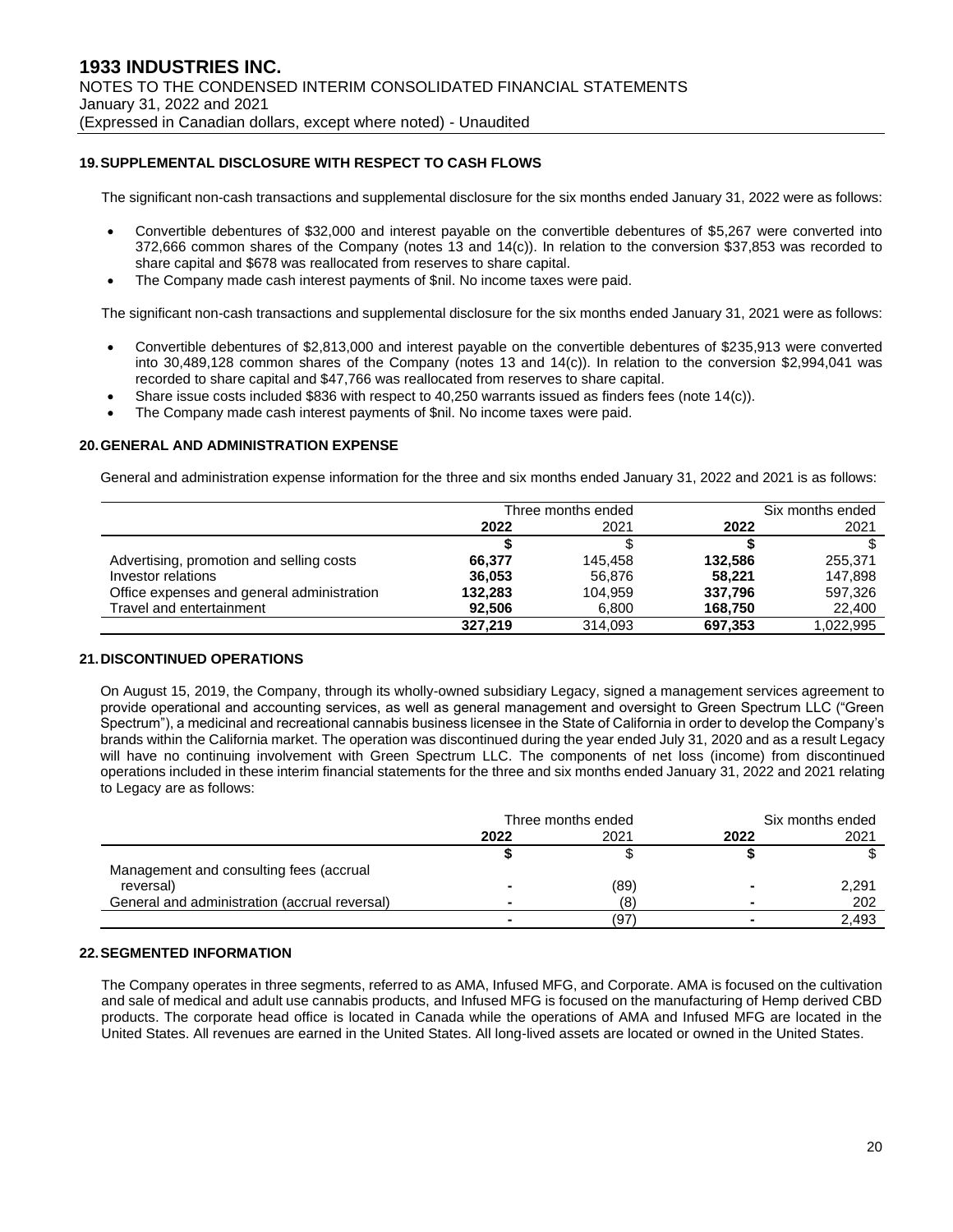## **22. SEGMENTED INFORMATION (continued)**

Segmented information for the six months ended January 31, 2022 is as follows:

|                                                      | <b>AMA</b>    | <b>Infused MFG</b> | Corporate   | <b>Total</b>  |
|------------------------------------------------------|---------------|--------------------|-------------|---------------|
|                                                      | \$            | \$                 | \$.         | \$            |
| <b>Revenue</b>                                       | 4,666,792     | 1,007,354          |             | 5,674,146     |
| <b>Cost of Sales</b>                                 |               |                    |             |               |
|                                                      |               |                    |             |               |
| Inventory expensed to cost of sales                  | 3,553,368     | 357,769            |             | 3,911,137     |
| Gross margin, excluding fair value items             | 1,113,424     | 649,585            |             | 1,763,009     |
| Fair value adjustment on sale of inventory           | (1, 112, 477) |                    |             | (1, 112, 477) |
| Fair value adjustment on growth of biological assets | 1,922,856     |                    |             | 1,922,856     |
| <b>Gross margin</b>                                  | 1,923,803     | 649,585            |             | 2,573,388     |
| <b>Expenses</b>                                      |               |                    |             |               |
| General and administration                           | 180,311       | 177,106            | 339,936     | 697,353       |
| License fees, taxes, and insurance                   | 988,706       | 19,601             | 528,737     | 1,537,044     |
| Management and consulting fees                       |               |                    | 214,677     | 214,677       |
| Wages and benefits                                   | 34.944        | 30.403             | 480,817     | 546,164       |
| Professional fees                                    | 270,861       | 50,095             | 225,805     | 546,761       |
| Share-based compensation                             |               |                    | 25,648      | 25,648        |
| Interest expense                                     | 650,290       | 53,016             | 191,787     | 895,093       |
| Accretion expense                                    |               |                    | 10,434      | 10,434        |
| Depreciation                                         |               | 138,567            | 54,769      | 193,336       |
| Change in fair value of warrant liability            |               |                    | (370,000)   | (370,000)     |
| Foreign exchange loss                                |               |                    | 45,517      | 45,517        |
|                                                      | 2,125,112     | 468,788            | 1,748,127   | 4,342,027     |
|                                                      |               |                    |             |               |
| (Loss) income from continuing operations             |               |                    |             |               |
| before income tax                                    | (201, 309)    | 180,797            | (1,748,127) | (1,768,639)   |
|                                                      |               |                    |             |               |
| As at January 31, 2022                               |               |                    |             |               |
|                                                      |               |                    |             |               |
| Property and equipment                               | 13,735,158    | 1,800,769          | 2,830,565   | 18,366,492    |
| Goodwill                                             | 4,437,225     | 11,410,007         |             | 15,847,232    |
| Total assets                                         | 26,522,192    | 13,926,113         | 4,189,681   | 44,637,986    |
| <b>Total liabilities</b>                             | 15,326,365    | 607,088            | 5,177,903   | 21,111,356    |